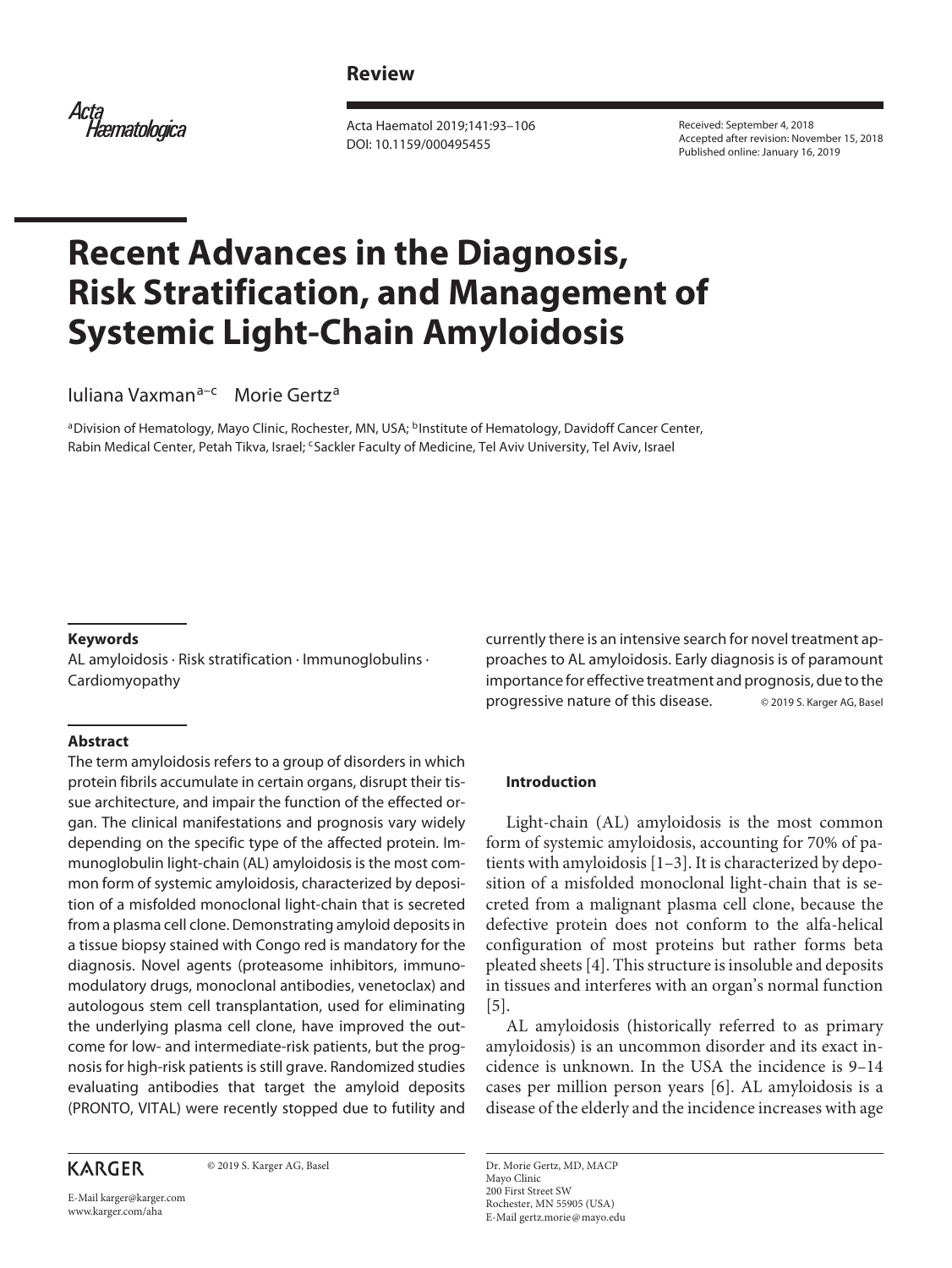<span id="page-1-0"></span>[\[6\]](#page-11-4). The median age at diagnosis is 63 years [\[7](#page-11-5)], and 1.3% of patients are under the age of 34 years. There is a male predominance, with men accounting for 55% of patients [\[7\]](#page-11-5). AL amyloidosis occurs in all races and geographic locations, but data are limited regarding the incidence of AL amyloidosis across different ethnic groups.

Improved prognostication and response assessment allows us to safely apply treatments originally developed for multiple myeloma (MM). To continue improving patient prospects, early and accurate diagnosis and meticulous treatment choices are essential. Making the diagnosis remains a great challenge even for hematologists who are experts in MM. Whenever possible, patients should be treated in the context of clinical trials and preferably treatment undertaken in selected centers experienced in treating complex patients [[8](#page-11-6)]. In this review, we summarize the data on the pathogenesis, diagnosis, risk stratification, and management of AL amyloidosis patients.

# <span id="page-1-1"></span>*Patient 1*

A 71-year-old man presented to his primary care physician in 2017 with a 1-year history of orthostatic hypotension, diarrhea, and loss of 18 kg. He had also developed urinary emptying problems and underwent self-catheterization starting in August 2017. He was diagnosed as CIPD (chronic inflammatory demyelinating polyneuropathy) and began treatment with IVIG (intravenous immunoglobulin) and plasma exchange. In February 2018 he underwent a biopsy from a mass in his left kidney and afterwards bled and required embolization and 13 units of packed cells. He was evaluated at the Mayo Clinic by a gastroenterologist in May 2018. A colonoscopy was performed for persistent diarrhea and was biopsy positive for amyloidosis. Mass SPECT showed this to be AL amyloidosis. The amyloidosis manifested itself as autonomic failure with orthostatic hypotension, diarrhea, and an autonomic bladder.

# *Patient 2*

A 63-year-old man was diagnosed with lambda (λ)- MGUS (monoclonal gammopathy of undetermined significance) in 2015, during evaluation of L5/S1 radiculopathy. He was monitored and reassured that his proteins had not changed over time. The λ-free light-chain (FLC) was 9.2 mg/dL, and the kappa (κ) was 0.9 mg/dL. In September 2016 he was admitted due to dyspnea on exertion and fatigue. In December 2017, during his annual physical evaluation, his ECG was abnormal, and he was seen by a cardiologist. Echocardiogram showed an increased wall thickness and an MRI of the heart was performed which

showed evidence of infiltrative cardiomyopathy, suggestive of amyloidosis. A fat aspiration performed twice was negative for amyloidosis. His showed a nephrotic range proteinuria of 1,092 mg in a 24-h collection. He underwent a CT-guided kidney biopsy which showed lightchain amyloid deposits, predominantly vascular. The managing hematologist was falsely reassured by the stable M protein that no serious plasma cell dyscrasia was developing. This is an example of a delay in the diagnosis of AL amyloid that may have detrimental consequences on a patient's prognosis [[9\]](#page-11-7). It is important to emphasize that abdominal fat aspirate is an operator-dependent test with a sensitivity of 60–68% and a negative result should be interpreted with caution.

# <span id="page-1-2"></span>**Diagnosis and Typing**

<span id="page-1-3"></span>The clinical manifestations of AL amyloidosis depend on the number and the extent of organ involvement but are usually not specific. The most common symptoms associated with amyloidosis are weight loss, fatigue, edema, and dyspnea on exertion [\[10](#page-11-0)–[1](#page-11-0)[2](#page-11-8)]. Weight loss can occur regardless of diarrhea or vomiting, and the mechanism of weight loss is unclear but might be a result of progressive heart failure. Lightheadedness and orthostatic syncope are rather frequent and can result from reduced intravascular volume due to hypoalbuminemia, the use of diuretics, and autonomic failure [\[1](#page-11-0)[3\]](#page-11-1). The most frequently affected organs are the heart (71%), kidneys (58%), gastrointestinal (GI) tract (22%), nervous system (23%), and liver (16%). Soft tissue deposits should raise clinical suspicion to the diagnosis but are rather uncommon (10%) [[1](#page-11-0)[4](#page-11-2)]. In some patients only one organ is affected, whereas in others several organs would be involved.

# <span id="page-1-5"></span><span id="page-1-4"></span>*Renal Involvement*

Renal involvement occurs in 58% of AL amyloidosis patients and usually presents as a nonselective proteinuria or nephrotic syndrome. The patient may present with peripheral edema, anasarca, foaming urine, or symptoms of uremia. Laboratory tests may show elevated lipid levels, hypoalbuminemia, and nonselective proteinuria. Ultrasound or CT may demonstrate enlarged kidneys.

# *Cardiac Involvement*

Heart involvement is the most important prognostic factor in AL amyloidosis patients and occurs in 71% of AL amyloid patients. The patients present with fatigue, dyspnea at exertion, peripheral edema, jugular venous dis-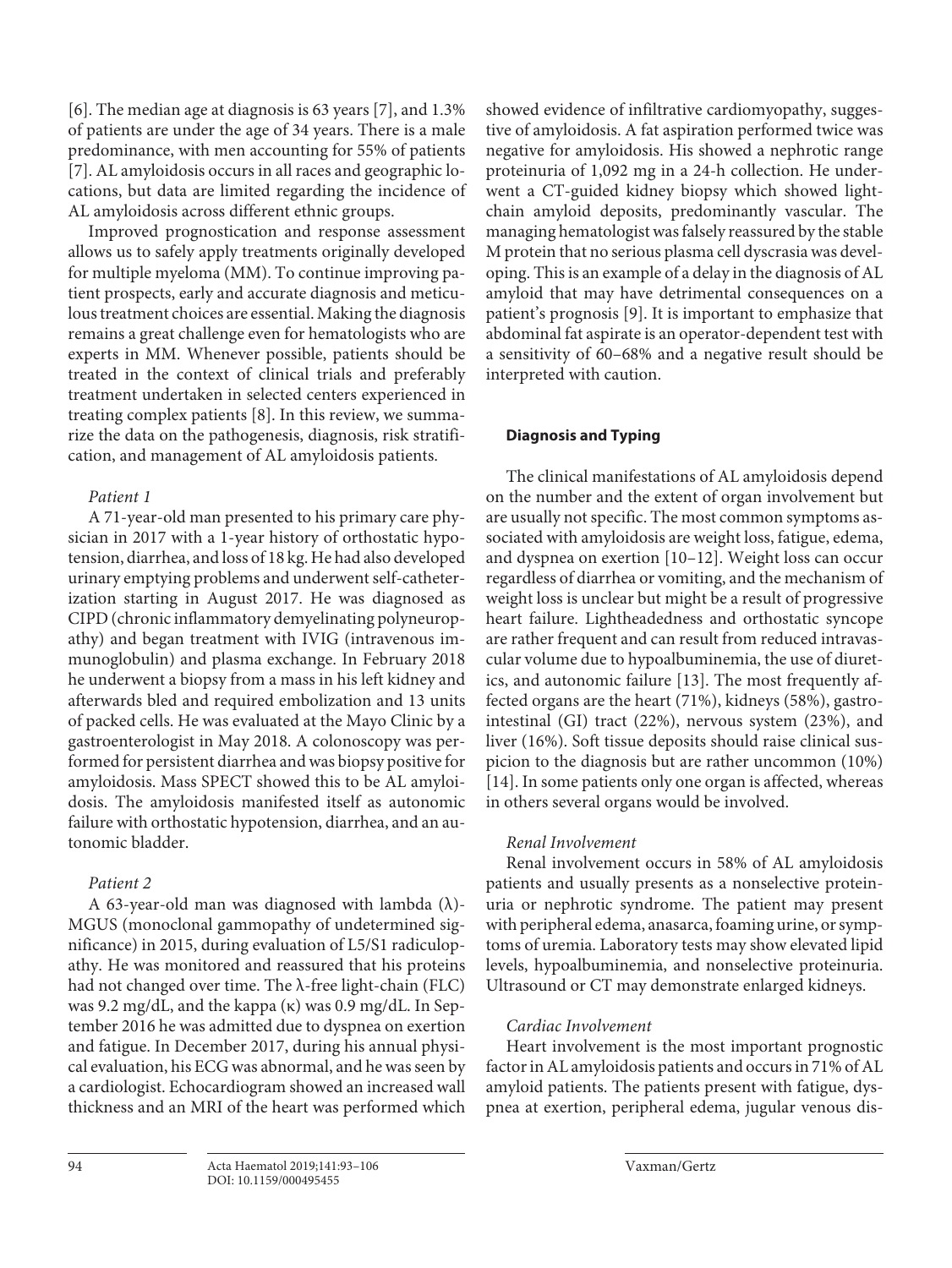tention, and pleural effusion. Other manifestations can include arrhythmia causing sudden death or syncope, and rarely myocardial infarction due to the accumulation of amyloid in the coronary arterioles. Myocardial damage caused by the amyloidogenic light-chains can result in elevation of N-terminal pro-brain natriuretic peptide (NT-proBNP) [\[1](#page-11-0)[5\]](#page-11-3). ECG can demonstrate a low voltage in limb leads (defined as all limb leads <0.5 mV; in 46– 70%) [[1](#page-11-0)[2](#page-11-8)], a pseudoinfarct pattern with poor R-wave progression in chest leads (47%), and atrial fibrillation [\[1](#page-11-0)[6\]](#page-11-4).

<span id="page-2-1"></span><span id="page-2-0"></span>Echo may demonstrate thickening of left ventricular walls and interventricular septum, reduced strain, and preserved ejection fraction. These findings reflect the fact that cardiac amyloidosis is predominantly a disease of the diastole. In severe involvement, atrial thrombi may be present even in a sinus rhythm due to atrial electromechanical dissociation that causes atrial standstill [[1](#page-11-0)[2\]](#page-11-8). It should be noted that rapid clinical deterioration can result from atrial fibrillation and the thromboembolic risk is elevated. The gold standard for diagnosing cardiac amyloidosis is endomyocardial biopsy, but noninvasive cardiac imaging can replace the need for cardiac biopsy. Cardiac MRI late gadolinium enhancement was shown to be highly sensitive (80-100%) with a negative predictive value of 85–100%, while the specificity and positive predictive values are 80–94 and 81–92%, respectively [\[1](#page-11-0)[7,](#page-11-5) [1](#page-11-0)[8\]](#page-11-6). Cardiac MRI is unable to reliably differentiate between the various subtypes of cardiac amyloidosis. Scintigraphy with Tc-99m-pyrophosphate ( $99mTc-PyP$ ) is a noninvasive and widely available method useful in identifying patients with the ATTR subtype [[1](#page-11-0)[9](#page-11-7)]; however, this test still needs to be standardized [[20](#page-11-8)].

## <span id="page-2-4"></span><span id="page-2-3"></span><span id="page-2-2"></span>*GI Involvement*

<span id="page-2-6"></span><span id="page-2-5"></span>GI involvement my manifest itself as constipation, diarrhea, early satiety, GI bleeding, heartburn [\[2](#page-11-8)[1](#page-11-0)], nausea and vomiting due to gastroparesis [\[22](#page-11-8)], and weight loss. Laboratory testing may show hypoalbuminemia and anemia, and imaging tests may demonstrate a dilated esophagus and signs of decreased peristalsis, as well as thickening of the stomach wall or small intestine.

## *Involvement of the Soft Tissues*

AL amyloidosis patients may present with macroglossia, hoarseness, dysarthria, obstructive sleep apnea, periorbital purpura often occurring after mild trauma or physical activity, submandibular gland swelling, xerostomia, and periarticular involvement causing the shoulder pad sign (enlargement of the anterior shoulder due to fluid in the glenohumeral joint or amyloid infiltration of the



**Fig. 1.** Shoulder pad sign.



**Fig. 2.** Macroglossia.

synovial membrane and surrounding structures; Fig. 1). Macroglossia (Fig. 2) can cause significant morbidity due to problems with breathing, talking, and chewing, resulting in the need for feeding tubes and tracheostomy.

Jaw claudication (pain while chewing) reflects vascular amyloid deposition and may cause a great deal of morbidity. Carpal tunnel syndrome sometime precedes the tissue diagnosis of AL amyloidosis by years (range 1 month to 9.3 years) [\[1](#page-11-0)[2\]](#page-11-8).

## *Nerve Involvement*

Mixed sensory and motor peripheral neuropathy (20%) and autonomic neuropathy (15%) are prominent features in AL amyloidosis. Symptoms of numbness, paresthesia, and pain are frequently noted resulting from the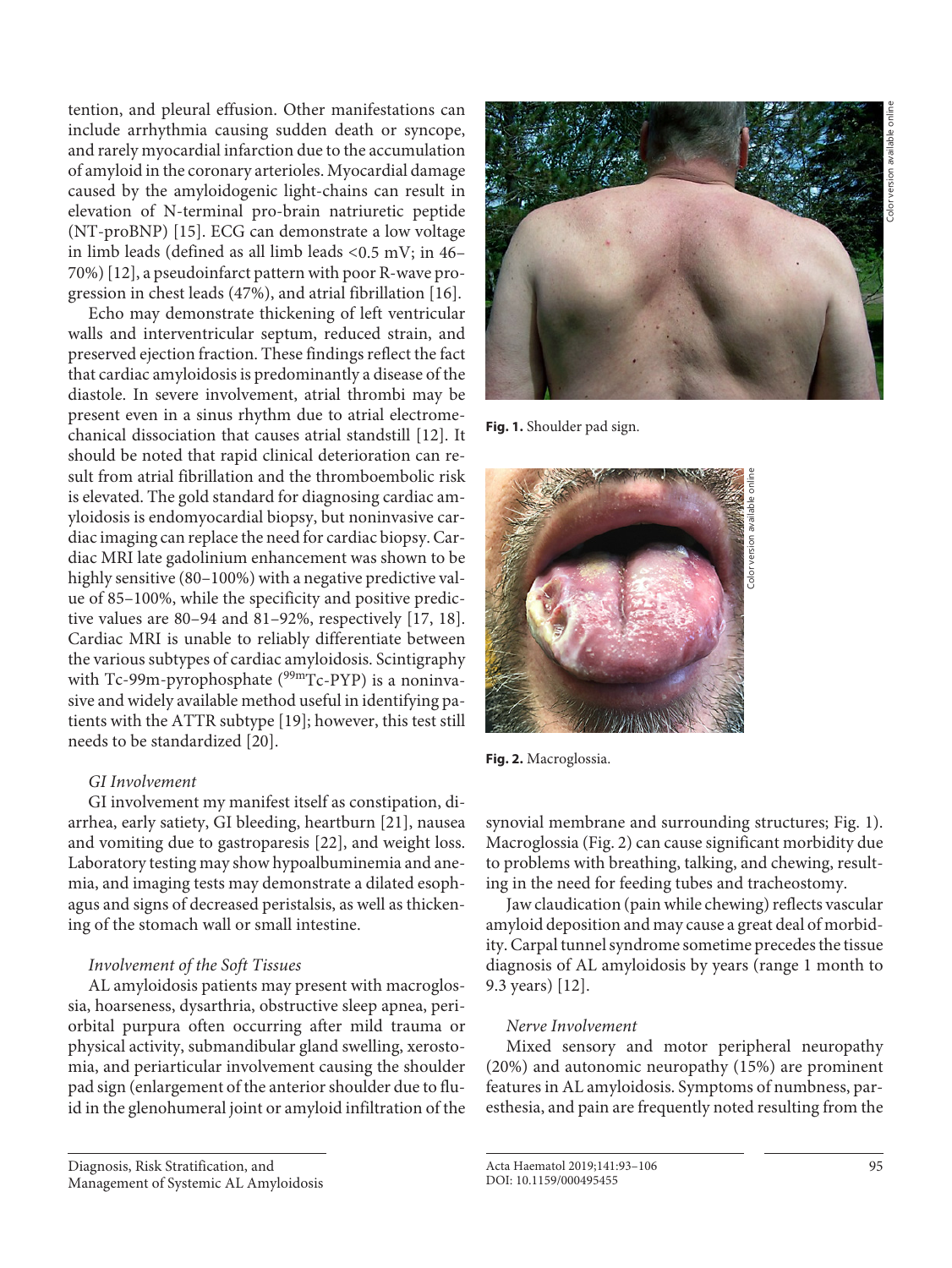

**Fig. 3.** Upper extremity purpura.

involvement of peripheral nerves, especially the median nerve within the carpal tunnel. Symptoms of bowel or bladder dysfunction and orthostatic hypotension are caused by autonomic nervous system damage. Patients with neurologic symptoms should be evaluated with electromyography, bearing in mind that this test can be normal because the neuropathy is most typically due to damage to the small unmyelinated nerve fibers.

## *Coagulation Abnormalities*

<span id="page-3-0"></span>AL amyloidosis may be associated with a bleeding diathesis (Fig. 3). In a retrospective report of 337 patients, abnormal bleeding and abnormal coagulation tests were seen in 28 and 51%, respectively [\[2](#page-11-8)[3](#page-11-1)]. Subnormal factor X activity was found in 22 cases out of 154 who were studied further (14%) [\[2](#page-11-8)[3\]](#page-11-1). The proposed mechanisms include factor X deficiency due to binding to amyloid fibrils, decreased synthesis of coagulation factors due to advanced liver disease, and acquired von Willebrand disease. However, some patients with abnormal bleeding have no abnormality in any coagulation test. In such cases amyloid infiltration of blood vessels should be suspected [\[2](#page-11-8)[4\]](#page-11-2).

<span id="page-3-3"></span><span id="page-3-2"></span><span id="page-3-1"></span>The diagnosis of AL amyloidosis requires the demonstration of amyloid fibrils in a tissue sample taken from the suspected affected organ (heart, kidney, liver, etc.) or from a surrogate site (abdominal fat pad, bone marrow). Biopsy of the iliac crest bone marrow [[2](#page-11-8)[5](#page-11-3)] combined with abdominal subcutaneous fat aspiration [\[2](#page-11-8)[6\]](#page-11-4) will identify

**Table 1.** The sensitivity of various biopsy sites in detecting amyloid fibrils

| Organ              | Sensitivity reported, % |
|--------------------|-------------------------|
| Abdominal fat pad  | $60 - 80$               |
| Rectal biopsy      | $50 - 70$               |
| Bone marrow biopsy | $50 - 55$               |
| Skin biopsy        | 50                      |
| Kidney             | 90                      |
| Liver              | 90                      |

<span id="page-3-5"></span><span id="page-3-4"></span>amyloid deposits in 85% of patients with AL amyloidosis. The abdominal fat aspirate is a simple and minimally invasive test, although its interpretation requires expertise [[2](#page-11-8)[7](#page-11-5)]. The sensitivity of abdominal fat pad aspiration is 74% for κ-AL and 84% for  $\lambda$ -AL amyloidosis [\[2](#page-11-8)[8\]](#page-11-6). The sensitivity of salivary gland biopsy is around 90% and it may be used if experience with fat aspiration is lacking [[2](#page-11-8)[9](#page-11-7)]. If AL amyloidosis is still suspected in the setting of negative surrogate site biopsies, the affected organ should be biopsied. The sensitivities of biopsies to the detection of amyloid are listed in Table 1.

<span id="page-3-6"></span>The proposed checklist for a newly diagnosed amyloid patient is listed in Table 2. The diagnostic algorithm for a patient with suspected amyloidosis is presented in Figure 4.

The presence of a monoclonal gammopathy does not necessarily mean that the diagnosis is AL amyloidosis. It should be noted that MGUS is very prevalent in patients over the age of 65 years, highlighting the need for amyloid typing to avoid misdiagnosis [[2](#page-11-8)[8](#page-11-6)].

Immunohistochemistry is the most widely available method for amyloid typing, but the specificity and sensitivity are low. This typing method is problematic due to high background staining caused by serum contamination and epitope loss caused by protein cross-linking after formalin fixation [\[30](#page-11-1)]. When performed by a highly specialized pathologist combined with clinical data and genotyping, it may lead to accurate amyloidosis classification [\[3](#page-11-1)[1\]](#page-11-0).

<span id="page-3-8"></span><span id="page-3-7"></span>Immunoelectron microscopy (IEM) with gold-labelled antibodies is highly sensitive, but is not available in most centers. IEM of abdominal fat aspirates is an effective tool in the routine diagnosis of systemic amyloidosis. One study compared the performance of IEM of abdominal fat aspirates with Congo red-based light microscopy and showed that they were equally sensitive (75–80%) but the IEM was significantly more specific (100 vs. 80%) [[2](#page-11-8)[8](#page-11-6)].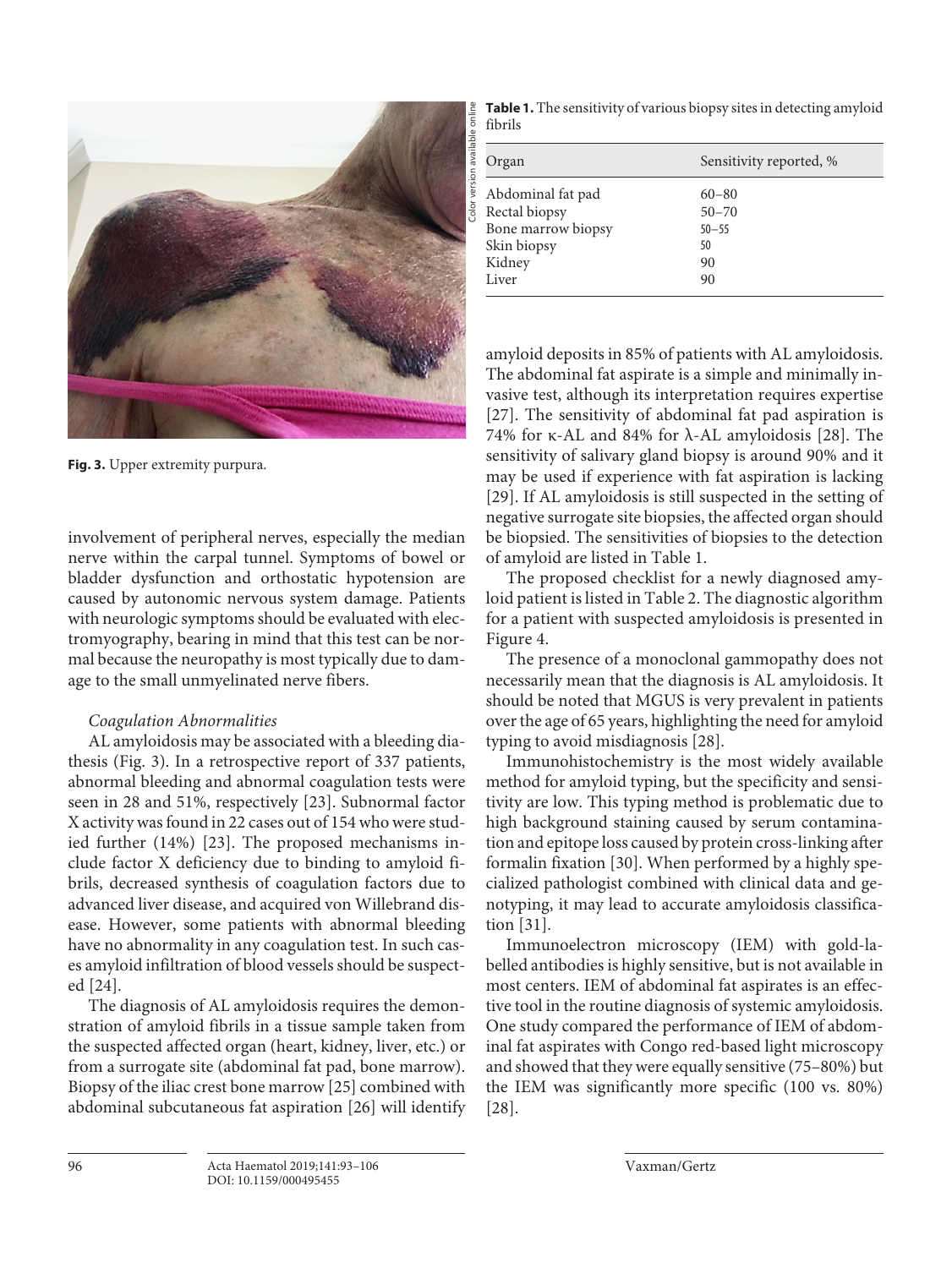| <b>Blood</b> tests                                  | Urinary tests                             | Imaging and invasive tests                                                                                                                                                | Others                                                    |
|-----------------------------------------------------|-------------------------------------------|---------------------------------------------------------------------------------------------------------------------------------------------------------------------------|-----------------------------------------------------------|
| Complete blood count                                | Electrophoresis of the<br>serum and urine | Unilateral bone marrow aspirate and biopsy<br>with immunohistochemical staining for <b>K</b><br>and $\lambda$ and Congo red staining for amyloid<br>and FISH <sup>1</sup> | Blood pressure to asses<br>for orthostatic<br>hypotension |
| Liver and renal function                            | 24-h urinary protein                      | Bone imaging $2$                                                                                                                                                          | Fertility preservation                                    |
| Protein electrophoresis                             |                                           | Electrocardiogram                                                                                                                                                         |                                                           |
| Immunofixation of the serum                         |                                           | Echocardiogram                                                                                                                                                            |                                                           |
| FLC assay                                           |                                           | Cardiac MRI optional                                                                                                                                                      |                                                           |
| Troponin T and NT-proBNP                            |                                           | Electromyography and nerve conduction studies<br>if symptomatic                                                                                                           |                                                           |
| Thyroid-stimulating hormone                         |                                           | Gastric emptying test if pseudo-obstruction                                                                                                                               |                                                           |
| Prothrombin time and partial<br>thromboplastin time |                                           |                                                                                                                                                                           |                                                           |

**Table 2.** Suggested diagnostic evaluation for a newly diagnosed amyloid patient

<sup>1</sup> Suggested FISH panel: t(11;14), t(4;14), t(14;16), t(14;20), trisomies, 1q+, and del(17p).

<sup>2</sup> Should be performed in patients with  $\geq$ 10% bone marrow plasma cells.



**Fig. 4.** Diagnostic algorithm for the evaluation of a patient with suspected amyloidosis. SPEP, serum protein electrophoresis; IF, immunofixation; FLC, free light-chains; PYP, pyrophosphate; NT-proBNP, Nterminal pro-brain natriuretic peptide; ECHO, echocardiology; MRI, magnetic resonance imaging; LFT, liver function tests.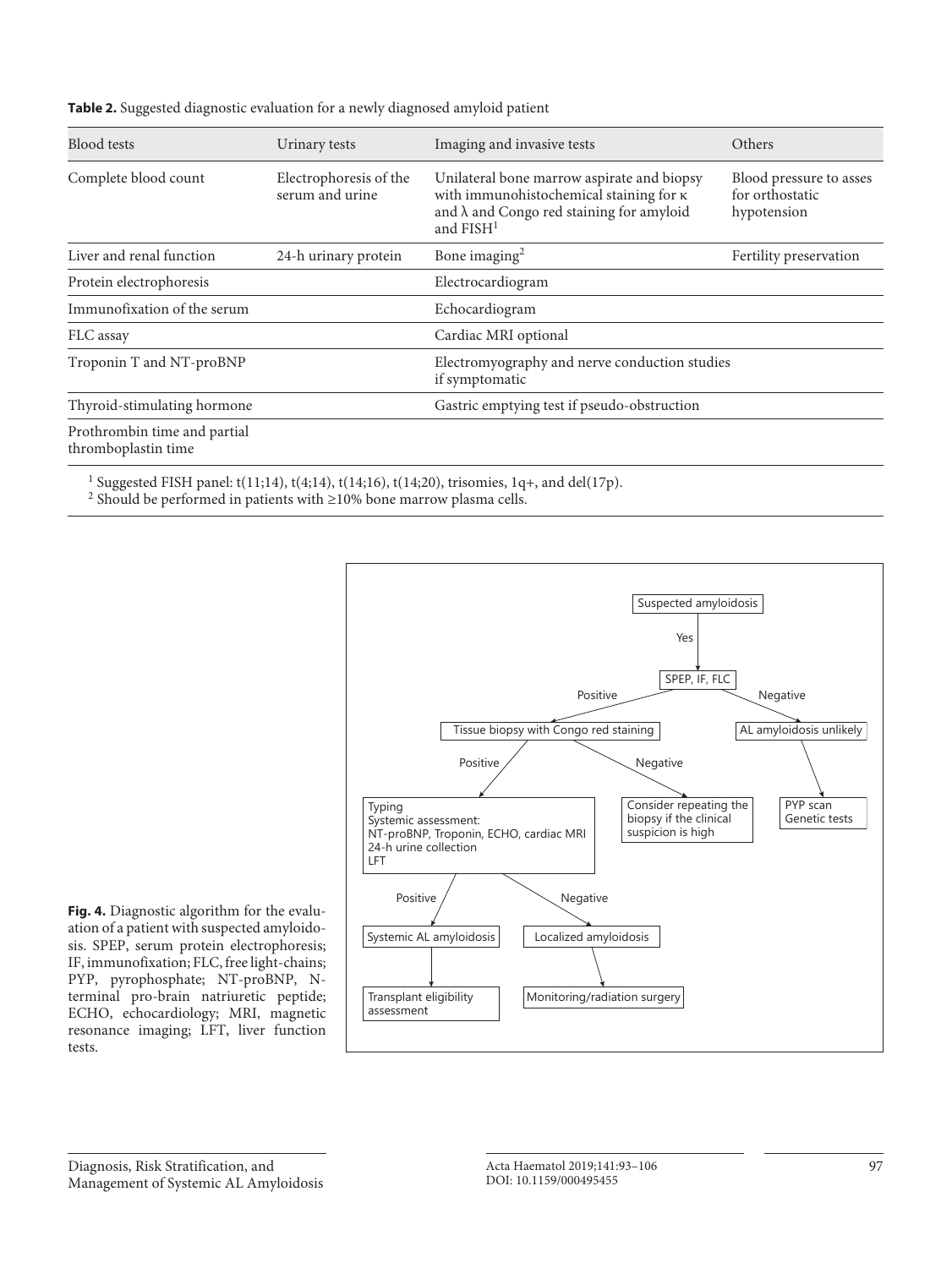Laser microdissection and mass spectrometry-based proteomic analysis is considered the gold standard for the typing of amyloid with specificity of 100% and sensitivity of 90% [[3](#page-11-1)0], but it is available in few centers. This analysis is done in paraffin-embedded biopsies [\[30](#page-11-1)].

Genetic tests for the exclusion of hereditary amyloidosis should be considered, especially in patients with no evidence of plasma cell disorder and in patients with a family history of the amyloidosis. Serum amyloid P component (SAP) scintigraphy is not widely available but can visualize and quantify amyloid infiltration in the kidneys, liver, spleen, adrenals, and bone (less helpful in detecting cardiac involvement). SAP scintigraphy cannot differentiate the various types of amyloidosis, but it can be used to follow the response to therapy. The scan may be positive even when tissue biopsy has been negative [\[3](#page-11-1)[2\]](#page-11-8).

<span id="page-5-0"></span>The diagnostic criteria according to the International Myeloma Working Group (IMWG) requires the presence of all the following four criteria [\[33\]](#page-11-1):

- <span id="page-5-1"></span>1 Presence of an amyloid-related systemic syndrome (e.g., renal, liver, heart, GI tract, or peripheral nerve involvement).
- 2 Positive amyloid staining by Congo red in any tissue (e.g., fat aspirate, bone marrow, or organ biopsy).
- 3 Evidence that amyloid is light-chain-related, established by direct examination of the amyloid using mass spectrometry-based proteomic analysis or IEM.
- 4 Evidence of a monoclonal plasma cell proliferative disorder (serum or urine monoclonal protein, abnormal FLC ratio, or clonal plasma cells in the bone marrow).

## **Localized versus Systemic Amyloidosis**

Deposition of amyloid may occur in individual organs, in the absence of systemic involvement, and determining whether the amyloidosis is localized or systemic might be challenging. However, differentiating localized from systemic amyloidosis is crucial regarding treatment decisions and prognosis. Amyloid lesions are distinct from plasmacytomas, in which cellular elements dominate with associated background amyloid material [[3](#page-11-1)[4](#page-11-2)].

<span id="page-5-2"></span>The etiology of localized deposition is unknown, but it is hypothesized that deposits result from local synthesis of amyloid protein, rather than the deposition of lightchains produced in the bone marrow [\[3](#page-11-1)[4\]](#page-11-2). Amyloid fibrils in localized disease are usually light-chain derived. The mean age at the time of diagnosis is similar to that in systemic amyloidosis [\[3](#page-11-1)[4\]](#page-11-2) and is considered rare, although the incidence is unknown.

<span id="page-5-9"></span><span id="page-5-8"></span><span id="page-5-7"></span><span id="page-5-6"></span><span id="page-5-5"></span><span id="page-5-4"></span><span id="page-5-3"></span>Localized amyloidosis occurs in a variety of organ systems, including the skin and nails [\[3](#page-11-1)[5\]](#page-11-3), larynx [\[3](#page-11-1)[6\]](#page-11-4), lung [[3](#page-11-1)[7](#page-11-5)] bowel [3[8](#page-11-6)], orbit [\[3](#page-11-1)[9\]](#page-11-7), or urinary tract [[4](#page-11-2)0], including the renal pelvis, ureter, bladder, and urethra. Evolution of localized amyloidosis to systemic amyloidosis is rare [[3](#page-11-1)[7](#page-11-5)]. The course of the disease is relatively benign in most patients with no effect on life expectancy [[4](#page-11-2)[1](#page-11-0)], but severe damage to the affected organ can ultimately occur. If symptomatic, localized amyloidosis can be treated by radiotherapy or by local excision using either classic surgical techniques or laser-based excision [[8,](#page-11-6) [3](#page-11-1)[9\]](#page-11-7). Coexisting autoimmune diseases were reported in 7% of patients [[3](#page-11-1)[9](#page-11-7)].

# **Chromosomal Abnormalities in Amyloidosis**

<span id="page-5-10"></span>Fluorescence in situ hybridization (FISH) is prognostic in untreated AL amyloidosis and may guide therapeutic decisions. Often the amyloidogenic clone is characterized by chromosomal abnormalities [\[4](#page-11-2)[2\]](#page-11-8). The most frequent genetic abnormalities in AL amyloidosis are t(11; 14) (50%) [\[4](#page-11-2)[2\]](#page-11-8), monosomy 13/del(13q) (36%), and trisomies (26%) [[4](#page-11-2)[3\]](#page-11-1).

<span id="page-5-12"></span><span id="page-5-11"></span>The presence of  $t(11;14)$  is associated with poorer outcomes with bortezomib-based and immunomodulatory (IMiD)-based therapy. These patients have a lower rate of very good partial response (VGPR) or better, and an inferior overall survival (OS) when treated with bortezomib [[44](#page-11-2)]. Trisomies were associated with a shorter OS, reaching statistical significance only for patients treated with melphalan [[4](#page-11-2)[3\]](#page-11-1). Patients with t(11;14) should be considered for autologous stem cell transplantation (ASCT) or standard-dose melphalan at diagnosis because the survival disadvantage may be abrogated. In a study assessing the prognosis of AL amyloidosis patients treated with high-dose melphalan (HDM) chemotherapy and ASCT, HDM was found to be safe, with only 1 out of 123 patients dying because of the treatment, and with a complete remission (CR) rate of 34%. Patients harboring t(11;14) had an improved CR rate, translating into a prolonged eventfree survival [\[4](#page-11-2)[5\]](#page-11-3).

<span id="page-5-13"></span> $t(4;14)$  and  $t(14;16)$  were rarely found in AL, accounting only for 3 and 4% of patients, respectively [[4](#page-11-2)[2](#page-11-8)]. The frequency of del(17p) in AL amyloidosis is 3% [[4](#page-11-2)[3\]](#page-11-1). These MM high-risk FISH aberrations, t(4;14), t(14;16), and del(17p), conferred no adverse prognosis in patients treated with bortezomib [\[44\]](#page-11-2). This raises the possibility that bortezomib may abrogate the poor prognosis of high-risk aberrations [\[44\]](#page-11-2). However, these high-risk cy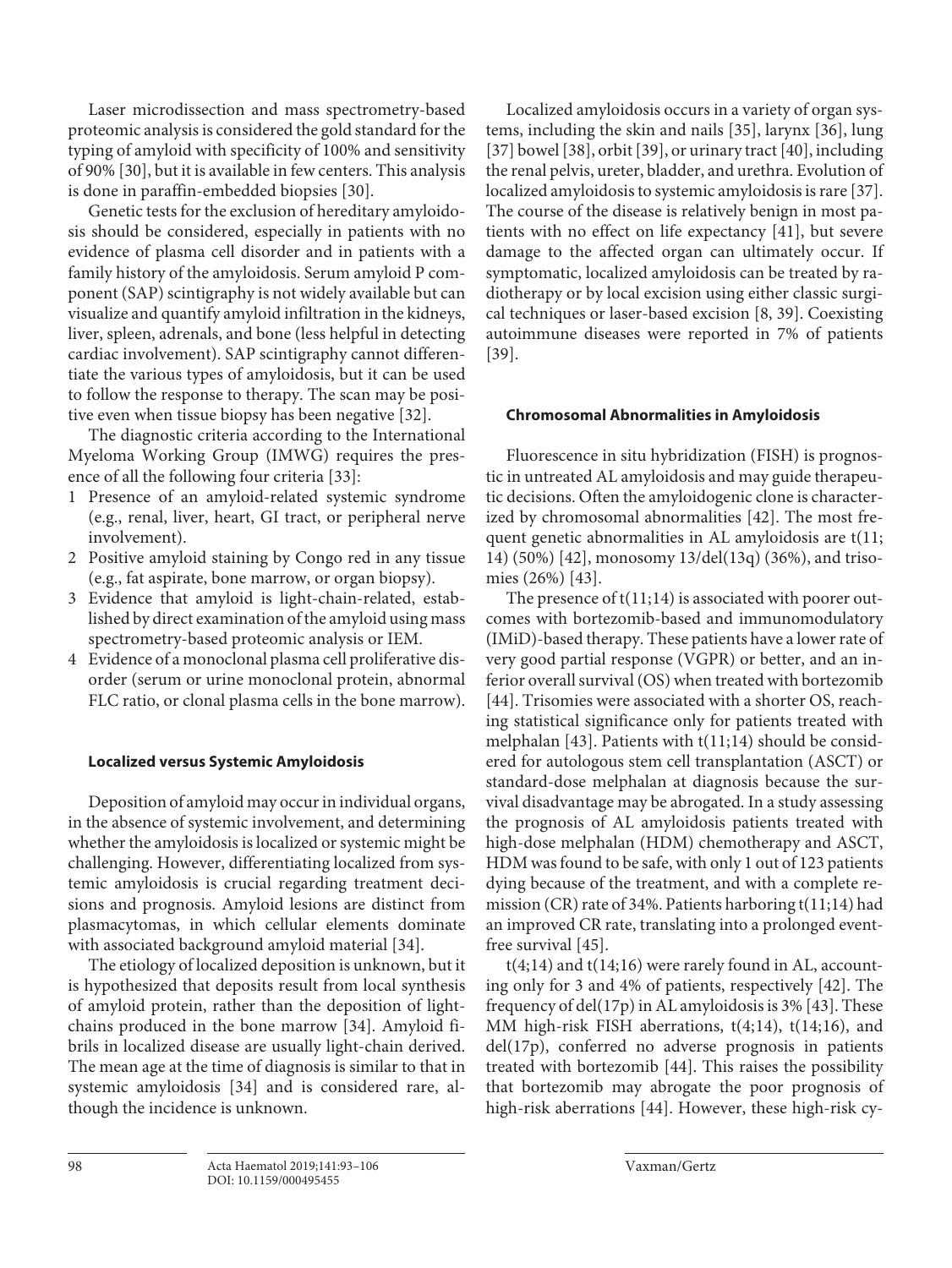togenetic aberrations may confer an unfavorable prognosis in HDM-treated patients [\[4](#page-11-2)[5\]](#page-11-3).

Gain of 1q21 is less frequent in AL amyloidosis than in MM, being found in less than 20% of patients [[4](#page-11-2)[2](#page-11-8)]. Gaining 1q21 conferred no adverse prognosis in patients treated with bortezomib [\[44\]](#page-11-2).

In a trial assessing 44 newly diagnosed patients with AL amyloidosis and del(17p), 95% had cardiac involvement, including 44% with Mayo stage III; 66% received bortezomib-based therapy. Approximately half achieved deep responses with a median time to best response of 4 months. The median OS and progression-free survival (PFS) were 49 and 32 months, respectively. The cardiac stage, hematologic response, and del(17p) percentage all have an impact on outcomes [\[4](#page-11-2)[6\]](#page-11-4).

# <span id="page-6-0"></span>**Risk Stratification**

Cardiac involvement is the major prognostic factor for survival, and changes in cardiac function after therapy can be easily assessed by monitoring NT-proBNP. Changes in both FLC and NT-proBNP predicted survival 3 months after treatment initiation. This has been validated in 98 patients undergoing ASCT [[4](#page-11-2)[7](#page-11-5)].

<span id="page-6-1"></span>The prognostic significance of a high-sensitivity (hs) cTnT assay, NT-proBNP, and cardiac troponin I was evaluated in 171 patients with AL amyloidosis at presentation and 6 months after treatment. The response and progression of NT-proBNP were defined as more than 30% and more than 300-ng/L changes. The median survival was 10.6 months if hs-cTnT was above 77 ng/L. After treatment, response and progression of NT-proBNP by more than 75% were an independent prognostic factor [\[4](#page-11-2)[8\]](#page-11-6).

<span id="page-6-2"></span>Among 271 patients undergoing stem cell transplantation, troponin T was a predictor of treatment-related mortality. Patients with troponin T levels of 0.06 μg/L or higher had a day-100 all-cause mortality rate of 28%. Patients with troponin T levels less than 0.06 μg/L had a day-100 all-cause mortality rate of 7% [[4](#page-11-2)[9](#page-11-7)]. These criteria are used to exclude patients from ASCT [\[5](#page-11-3)0].

<span id="page-6-4"></span><span id="page-6-3"></span>The stage of amyloidosis is an important predictor of outcome. According to the revised Mayo Clinic staging system, patients were assigned a score of 1 for each of dFLC ≥18 mg/dL, cTnT ≥0.025 ng/mL, and NT-proBNP  $\geq$ 1,800 pg/mL, creating stages I–IV with scores of 0–3 points. The median OS was 94.1, 40.3, 14, and 5.8 months, respectively [\[2](#page-11-8)]. Patients with AL amyloidosis and bone marrow infiltration of more than 10% plasma cells have

<span id="page-6-5"></span>a poor prognosis, similar to that of patients with overt MM [[5](#page-11-3)[1](#page-11-0)].

A study that evaluated the relationship between FLC levels and clinical characteristics in 730 patients with newly diagnosed AL amyloidosis showed that the type of light-chain impacts the spectrum of organ involvement (patients with κ-AL had more GI and liver involvement, while renal involvement was more prevalent among patients with  $λ$ -AL). The OS was similar for  $κ$ -AL and  $λ$ -AL, and OS was also shorter among those with a higher dFLC [[5](#page-11-3)[2](#page-11-8)].

<span id="page-6-7"></span><span id="page-6-6"></span>Immunoparesis has a negative impact on response and survival in newly diagnosed AL amyloidosis. In the subset of patients with cardiac involvement, severe immunoparesis conferred very poor outcomes [\[5](#page-11-3)[3\]](#page-11-1). A total of 998 newly diagnosed AL amyloidosis patients were evaluated for immunoparesis. Patients with suppression of all the uninvolved immunoglobulins were less likely to achieve VGPR or better. Patients with suppression of all the uninvolved immunoglobulins had a shorter OS [\[5](#page-11-3)[4](#page-11-2)].

<span id="page-6-8"></span>In a case-control study of 39 patients treated for AL amyloidosis with biopsy-proven kidney involvement, the composite scarring injury score (CSIS) and amyloid score (AS) were applied to each kidney biopsy. Patients with an AS  $\geq$  7.5 had a significantly higher incidence of end-stage kidney disease than those with an AS <7.5 [\[55\]](#page-11-3).

<span id="page-6-9"></span>A study conducted at the Mayo Clinic evaluated the organ response of newly diagnosed AL amyloidosis patients to grade the depth of response. The median time to cardiac, renal, and hepatic response was 9.4, 6, and 6.1 months, respectively. In all organs, the depth of organ response correlated with OS. The authors defined four organ response criteria groups: complete organ response (nadir NT-proBNP ≤400 pg/mL; nadir proteinuria ≤200 mg per 24 h; nadir alkaline phosphatase  $≤2×$  the lower limit of normal); very good partial organ response (>60% reduction in the parameter not meeting the complete organ response definition); partial organ response (31–60% reduction in the parameter), and nonresponders (≤30% reduction in the organ response parameter) [[5](#page-11-3)[6\]](#page-11-4).

# <span id="page-6-10"></span>**Treatment**

# *General Principles*

Management of AL amyloidosis should be multidisciplinary, involving experts in hematology, cardiology, nephrology, gastroenterology, and neurology. Few prospective randomized phase III trials have been conducted in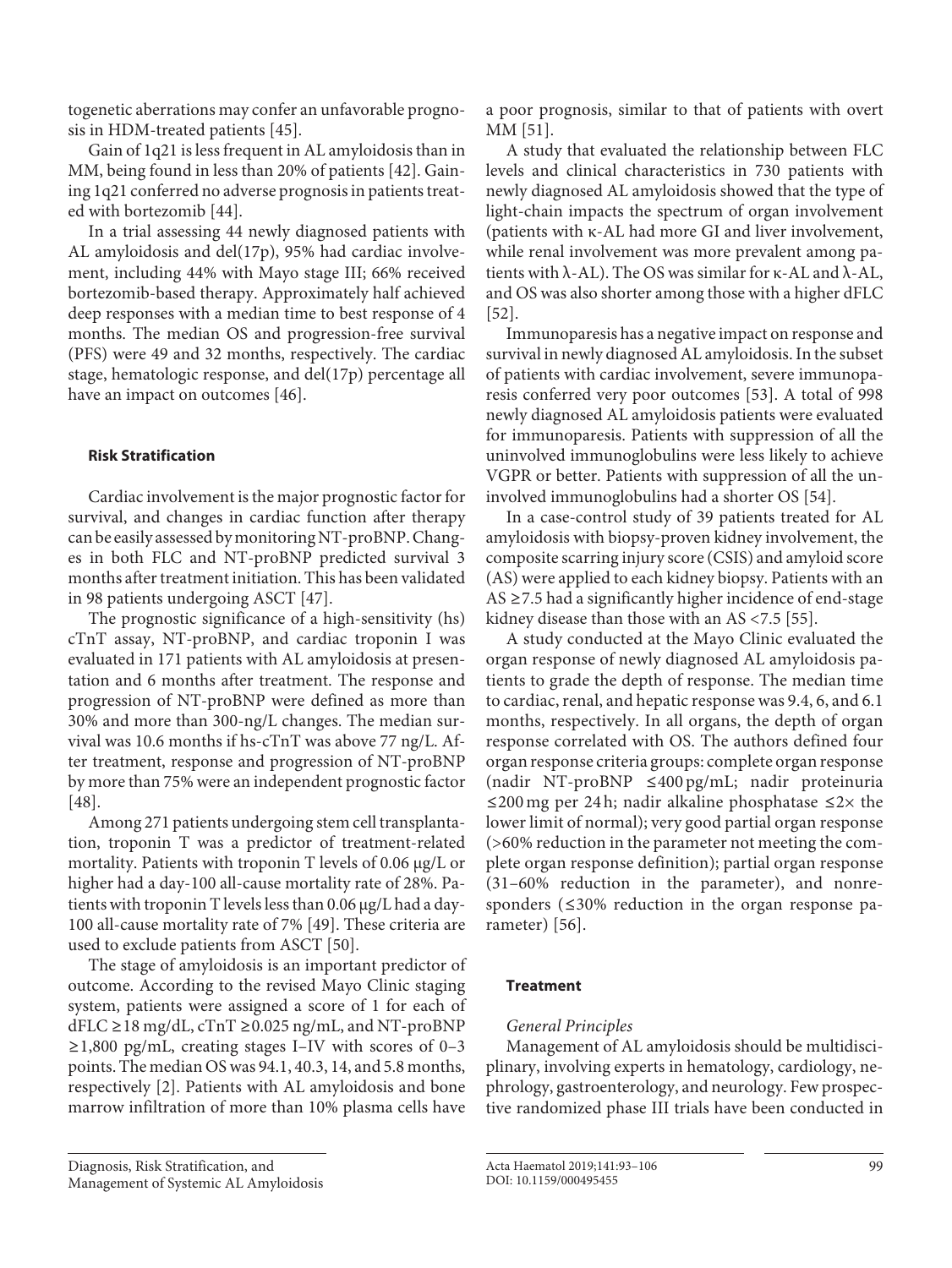

**Fig. 5.** The timeline of treatments for AL amyloidosis.

the field of AL amyloidosis and most published recommendations are based on phase II studies, retrospective studies, and case series. Whenever possible, patients should be treated in the context of clinical trials and treatment undertaken in selected centers experienced in treating complex patients [[8\]](#page-11-6).

The first step in deciding how to treat a newly diagnosed AL amyloid patient is determining whether they are eligible for ASCT. Appropriate patient selection is essential to avoid treatment-related mortality. The decision should be made on an individual basis while weighting the risk-benefit ratio and the patient's wishes.

The eligibility criteria for ASCT in AL amyloidosis are: age ≤70 years, troponin T <0.06 ng/mL, systolic blood pressure ≥90 mm Hg, creatinine clearance ≥30 mL/min (unless on chronic stable dialysis), Eastern Cooperative Oncology Group (ECOG) performance status  $\leq$ 2, New York Heart Association (NYHA) functional status class I or II, no large pleural effusions, no dependency on oxygen therapy, and no more than two organs significantly involved (liver, heart, kidney, or autonomic nerve) [\[50](#page-11-3)]. Figure 5 shows the timeline of treatments for AL amyloidosis.

#### *Supportive Care Treatment*

Diuretics are the mainstay of therapy for cardiac and renal amyloidosis patients, helping to reduce edema, but may cause hypotension and creatinine elevation. A close follow-up of weight, blood pressure, creatinine, and potassium levels is required. Patients that develop significant hypotension may benefit from midodrine.

<span id="page-7-0"></span>Atrial fibrillation is not uncommon in cardiac amyloid patients and treatment with digoxin was considered contraindicated due to the assumption that amyloid fibrils bind digoxin making patients with amyloid cardiomyopathy sensitive to this drug [\[5](#page-11-3)[7](#page-11-5)]. However, based on a recently published retrospective trial, we recommend using digoxin at lower doses while frequently monitoring drug concentration and closely monitoring electrolytes and kidney function. The efficacy of implantable cardioverter-defibrillators (ICDs) has not been demonstrated prospectively. In a report from the Mayo Clinic of 33 patients with AL amyloidosis who received an ICD, there was a high rate of appropriate ICD shocks, but this did not translate into an OS benefit [[5](#page-11-3)[8\]](#page-11-6).

<span id="page-7-1"></span>Bradyarrhythmias proceeded terminal cardiac decompensation in many patients with severe cardiac AL amyloidosis with implantable loop recorders. However, pacemaker insertion failed to salvage patients with bradyarrhythmias in a study of newly diagnosed patients with severe symptomatic cardiac AL amyloidosis [\[5](#page-11-3)[9\]](#page-11-7).

<span id="page-7-4"></span><span id="page-7-3"></span><span id="page-7-2"></span>Selected patients, with single organ involvement and in prolonged deep hematological response, may undergo cardiac, renal, or liver transplantation [[60](#page-11-4), [6](#page-11-4)[1\]](#page-11-0). However, most patients with advanced cardiac AL amyloidosis are not candidates for these procedures and recurrence of amyloidosis in the allograft is not uncommon. Heart transplantation followed by SCT was reported in 5 patients, 2 of whom died of relapsed amyloidosis [\[6](#page-11-4)[2\]](#page-11-8). In 11 patients that underwent a heart transplantation followed by ASCT, 2 died of complications from the SCT (18% transplant-related mortality). The 1- and 5-year survival rates were 82 and 65%, respectively [\[6](#page-11-4)[3\]](#page-11-1). Renal transplantation can be considered, especially in young patients with a good performance status [\[6](#page-11-4)[4\]](#page-11-2).

<span id="page-7-6"></span><span id="page-7-5"></span>Nutritional evaluation is an integral part of the clinical assessment of AL amyloidosis. Malnutrition at diagnosis has been shown to predict mortality in patients with AL amyloidosis independently of cardiac stage and response to treatment [[6](#page-11-4)[5\]](#page-11-3). It is still unknown whether nutritional support influences patient outcome.

<span id="page-7-7"></span>AL amyloidosis patients are at risk of infections due to the loss of immunoglobulins and the use of immunosuppressive therapy. However, prophylactic antibiotics is not routinely recommended.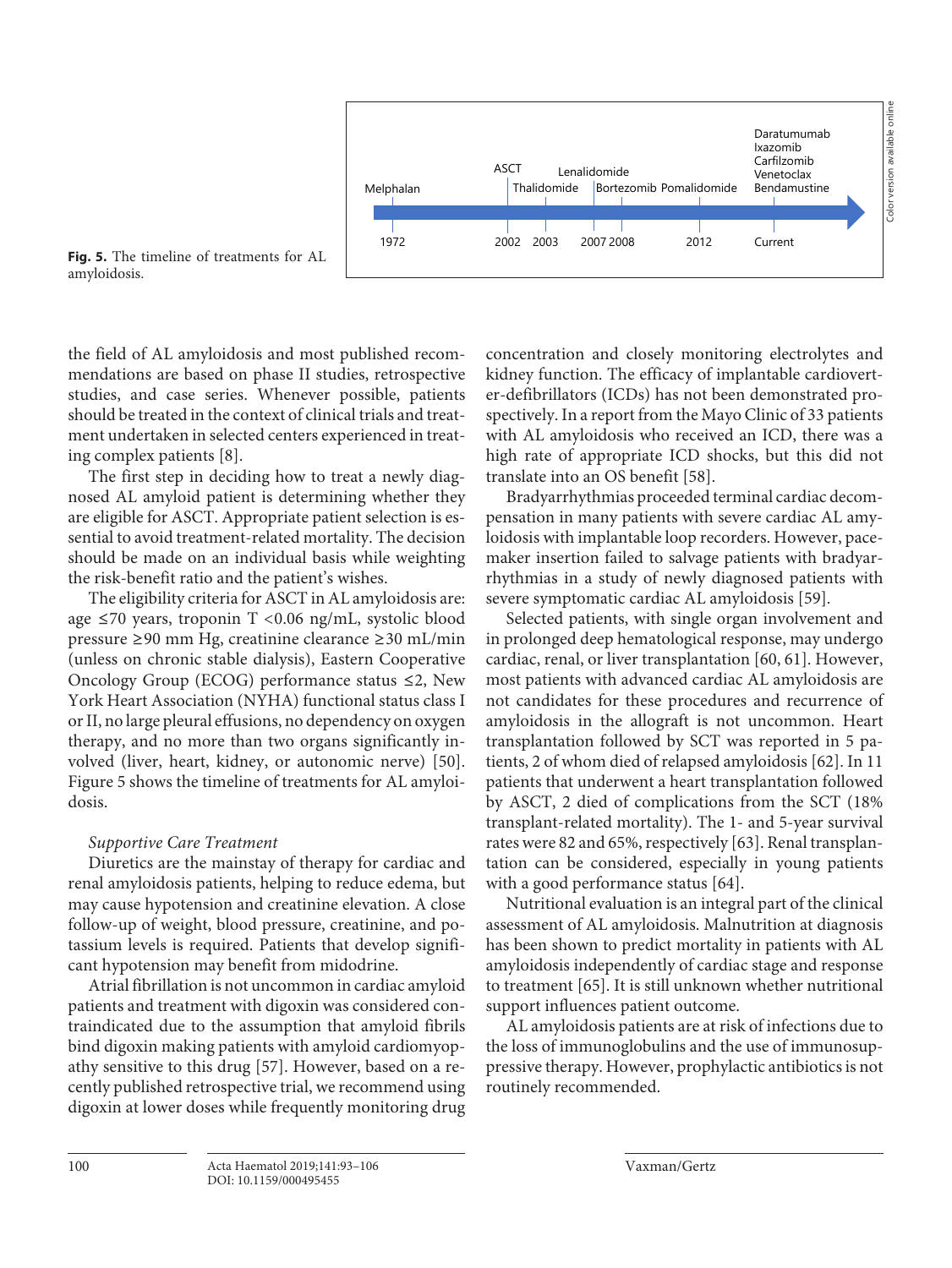# *Chemotherapy Treatment*

The major goal of therapy is to destroy the amylogenic clone producing the toxic light-chains, aiming to achieve a deep response that is predictive of improved OS. Alkylators and steroids are still a reasonable option for the treatment of amyloidosis. The combination of melphalan, prednisone, and colchicine was superior to colchicine in patients whose major manifestations of amy-loid disease were other than cardiac or renal [[66\]](#page-11-4).

<span id="page-8-1"></span><span id="page-8-0"></span>An Italian group reported the results of oral melphalan and dexamethasone in 46 patients with AL amyloidosis who were ineligible for ASCT; 67% achieved a hematologic response (CR in 33%) in a median time of 4.5 months. The median PFS and OS were 3.8 and 5.1 years, respectively [\[6](#page-11-4)[7\]](#page-11-5). Myelodysplasia became an increasingly important issue in patients treated with melphalan with a reported actuarial risk of myelodysplasia development at 10 years of 18% [[6](#page-11-4)[8](#page-11-6)], and today melphalan is rarely used for more than 1 year.

<span id="page-8-2"></span>A pivotal study showed the efficacy of melphalan and dexamethasone in 119 patients treated with melphalan and dexamethasone (40 mg, days 1–4), and 140 patients with advanced cardiac disease with an attenuated dexamethasone schedule (20 mg). The hematologic response rate was 76% in the first group and 51% in the second group, and the complete response rates were 31 and 12%, respectively. The median OS was 7.4 years in the first group and 20 months in second [[6](#page-11-4)[9\]](#page-11-7). Bendamustine is currently being explored for its activity in AL amyloidosis [[70](#page-11-5)].

## <span id="page-8-4"></span><span id="page-8-3"></span>*Autologous Stem Cell Transplantation*

Most AL amyloidosis patients are not eligible for ASCT due to their comorbidities. Early studies reported high mortality rates during ASCT for amyloid patients, but due to improved supportive care and careful patient selection, the mortality in ASCT has decreased significantly [\[7](#page-11-5)[1\]](#page-11-0). The reported early mortality rate (before day 100) was reduced to 1.1% when Mayo stage III patients were excluded from transplant [\[7](#page-11-5)[2\]](#page-11-8).

<span id="page-8-7"></span><span id="page-8-6"></span><span id="page-8-5"></span>The first issue in transplantation of AL amyloidosis patients is stem cell collection. The patients often accumulate fluids during filgrastim (granulocyte colony stimulating factor) mobilization [[7](#page-11-5)[3](#page-11-1)] and fluid balance should be meticulously followed and maintained. The second issue in transplantation of AL amyloidosis patients is whether an induction before SCT improves outcomes. A single-center, prospective randomized trial evaluated the role of induction (two cycles of bortezomib and dexamethasone) versus no induction in 56 AL amyloidosis patients. OS at 24 months was 95% in the induction arm and

<span id="page-8-9"></span><span id="page-8-8"></span>69% in the no induction arm, with higher rates of CR in the induction arm [[7](#page-11-5)[4](#page-11-2)]. In another prospective study, 13 patients did not undergo induction whereas 12 patients did receive a bortezomib-based regimen. The median time to maximum hematologic response was reduced in the group that received bortezomib induction. The cardiac response rates were higher in patients pretreated with bortezomib and the 3-year PFS and OS were 66 and 73% [[7](#page-11-5)[5](#page-11-3)]. In a study from the MDACC the type of induction therapy and its impact on the outcome of autologous hematopoietic stem cell transplantation in AL was evaluated in 128 patients. The patients were divided into 3 groups: no induction (20 patients), conventional chemotherapy-based induction (melphalan and steroids; 25 patients), and IMiD/proteasome inhibitor (PI)-based induction (83 patients). Overall, the hematological response on day 100 was highest in the IMiD/PI group, and organ response at 1 year was highest in the conventional chemotherapy-based induction. The 2-year PFS rates were 67, 56, and 73% in the no induction, CC, and IMiD/PI groups, respectively, and OS rates at 2 years were 73, 76, and 87%, respectively [\[7](#page-11-5)[6\]](#page-11-4). Mayo Clinic patients eligible for ASCT that have bone marrow plasma cells lower that 10% are sent directly to ASCT.

<span id="page-8-11"></span><span id="page-8-10"></span>A randomized trial conducted by a French group compared HDM followed by ASCT with standard-dose melphalan plus high-dose dexamethasone in 100 patients with AL amyloidosis. The outcome of the ASCT arm was not superior to that of the standard-dose melphalan plus dexamethasone [\[77\]](#page-11-5). In a randomized trial, 89 patients received either ASCT or standard-dose melphalan plus high-dose dexamethasone. Patients who selected SCT were younger, more frequently had an ECOG score less than 2, had lower-stage amyloidosis, and had a lower incidence of cardiac amyloidosis. Patients receiving melphalan plus dexamethasone had a 3-year PFS of 29.1% and an OS of 58.8%. Patients undergoing SCT had a 3-year PFS of 51.7% and an OS rate of 83.6%. Similar hematologic responses were seen [\[7](#page-11-5)[8\]](#page-11-6).

<span id="page-8-14"></span><span id="page-8-13"></span><span id="page-8-12"></span>In a prospective multicenter phase II prospective phase II HOVON-41 study, the outcomes of 69 newly diagnosed patents receiving three courses of vincristine, doxorubicin, and dexamethasone followed by HDM and ASCT was evaluated. The median OS for the transplanted patients was 10 years. Treatment-related mortality was 12% and the author concluded that the regimen of vincristine, doxorubicin, and dexamethasone should not be used as an induction [\[7](#page-11-5)[9\]](#page-11-7). The median time to relapse after ASCT was 4 years and the median OS after hematological relapse was 4.4 years [\[8](#page-11-6)0].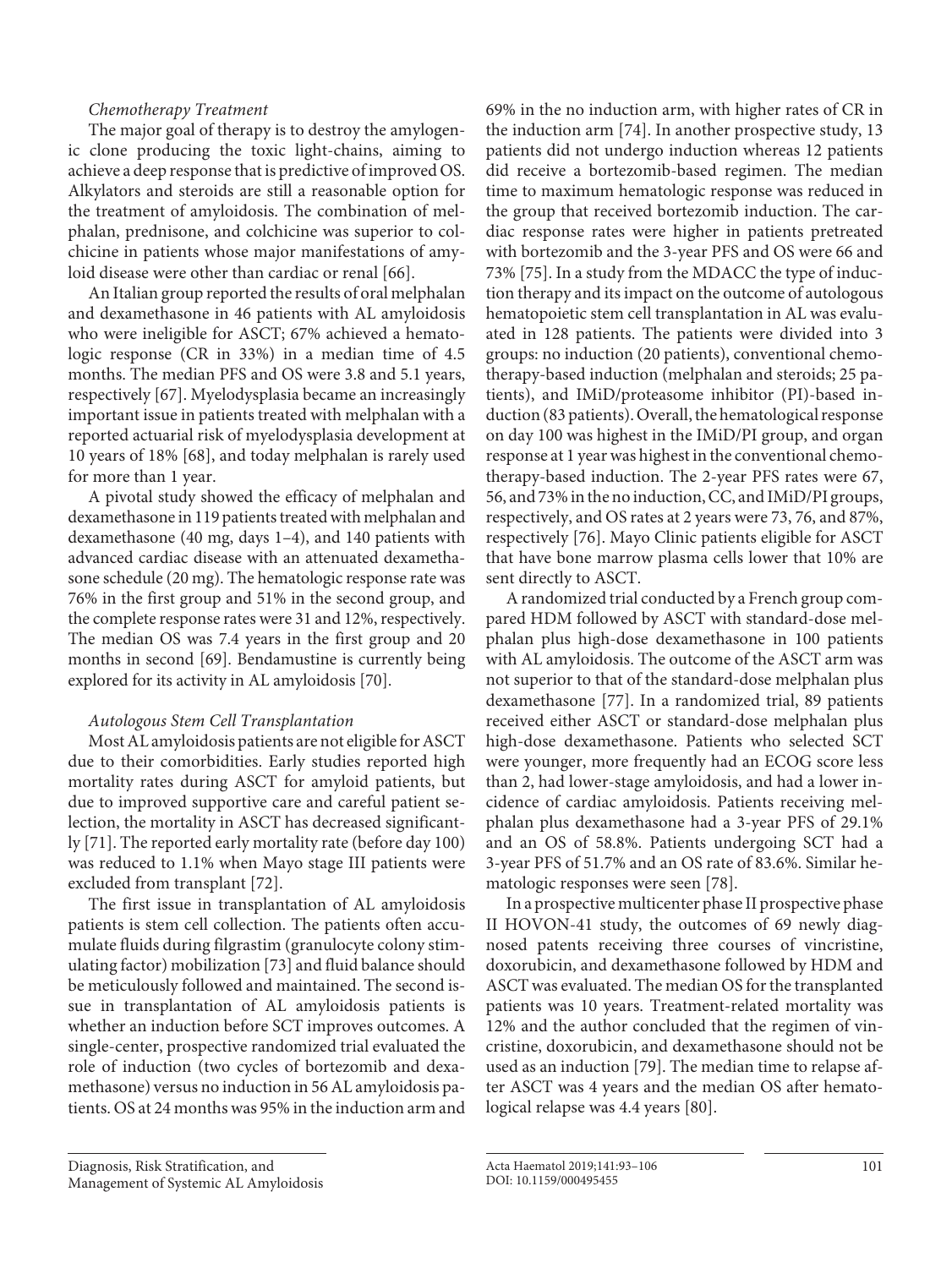## **Proteasome Inhibitors**

PIs are the backbone in the treatment of MM. Amyloid light-chain plasma cells are possibly more vulnerable to bortezomib than myeloma because of a distinct mechanism of action [\[8](#page-11-6)[1\]](#page-11-0).

# <span id="page-9-0"></span>*Bortezomib*

Bortezomib is effective as a single agent and even more potent in combination with dexamethasone and alkylators. Bortezomib-based regimens have become a standard part of the initial treatment of AL amyloidosis in most centers.

<span id="page-9-2"></span><span id="page-9-1"></span>Among 18 patients who received bortezomib and dexamethasone, 94% had a hematologic response (CR 44%). The median time to hematologic response was 0.9 months and the median time to organ response was 4 months. The side effects were manageable [[8](#page-11-6)[2](#page-11-8)]. The addition of bortezomib to melphalan and prednisone resulted in a higher rate of complete responses, but this did not result in a survival benefit [[8](#page-11-6)[3](#page-11-1)]. In a phase 1 dose escalation of 31 relapsed AL patients, doses of 1.6 mg/m<sup>2</sup> once weekly and 1.3 mg/m<sup>2</sup> twice weekly were used. Hematologic responses occurred in 50% (CR 20%). The median time to first response was 1.2 months. Once-weekly and twice-weekly bortezomib appear to be generally well tolerated [[8](#page-11-6)[4\]](#page-11-2).

<span id="page-9-4"></span><span id="page-9-3"></span>A combination of bortezomib (1.5 mg/m<sup>2</sup> once weekly), cyclophosphamide (300 mg/m<sup>2</sup> orally weekly) and dexamethasone (40 mg weekly) was evaluated in 70 patients. The response rate was 94% (CR 71%). The time to response was 2 months and the treatment was well tolerated [\[8](#page-11-6)[5\]](#page-11-3). The same combination was reported in 230 patients treated frontline with CyBorD. Overall, the hematologic response rate was 60%. Cardiac and renal responses were 17 and 25%, respectively. Advanced cardiac stage III patients had lower response rates (42%) and a median OS of 7 months [[8](#page-11-6)[6](#page-11-4)].

# <span id="page-9-5"></span>*Carfilzomib*

<span id="page-9-6"></span>Carfilzomib (dosage  $20/36$  mg/m<sup>2</sup>) seems to be effective but also toxic in this fragile patient population with a high rate of cardiac events. In a phase 1 trial, single-agent carfilzomib was tested in 12 patients with relapsed AL amyloidosis; 92% had received prior bortezomib. Overall, 78% achieved a hematologic response, and no organ responses have been observed. Seven patients had at least 1 grade ≥3 adverse event (AE), including cardiac events (4 patients), fatigue, diarrhea, and nausea. There have been 3 cardiac events, which were possibly drug related [\[8](#page-11-6)[7](#page-11-5)].

# *Ixazomib*

Ixazomib has shown a surprisingly high efficacy with manageable toxicity and has received the Food and Drug Administration breakthrough therapy designation in 2014 for relapsed AL amyloidosis. Ixazomib was tested in a phase 1 study in 27 relapsed AL amyloid patients with a median of 3 prior therapies. Patients achieving less than a PR after 3 cycles also received dexamethasone of 40 mg. In the patients who received ixazomib of 4 mg, the overall response rate was 52%, which was higher in bortezomibnaive (100%) versus bortezomib-exposed patients (38%). Cardiac and renal responses were observed in 50 and 18% of patients, respectively. The most common drug-related AEs were diarrhea, nausea, fatigue, thrombocytopenia, peripheral neuropathy, and pyrexia. Drug-related grade 3 AEs were thrombocytopenia, diarrhea, and rash [\[88\]](#page-11-6). A phase 3 trial comparing ixazomib and dexamethasone versus standard treatment with no PIs is currently ongoing (NCT01659658). The results of the trial combining cyclophosphamide and dexamethasone for newly diagnosed AL amyloidosis are eagerly awaited (NCT03236792), as are the results of the ixazomib maintenance trial (NCT03618537).

# <span id="page-9-7"></span>**Immunomodulatory Drugs**

Immunomodulatory drugs are active agents in AL amyloidosis.

# *Thalidomide*

Thalidomide in combination with other drugs has shown good clinical activity, but its use is accompanied by significant toxicity, especially neurotoxicity. In the first trial evaluating the outcomes of thalidomide use, 16 AL amyloidosis patients received a dose escalation of up to 300 mg/day, which caused high toxicity and therefore a high discontinuation rate [\[8](#page-11-6)[9\]](#page-11-7). Another report of a phase II trial that enrolled 12 patients also showed high toxicity and discontinuation rates [[90](#page-11-7)].

# <span id="page-9-9"></span><span id="page-9-8"></span>*Lenalidomide*

The maximum tolerated dose is 15 mg/day since lenalidomide may aggravate heart failure and raise the NTproBNP [\[9](#page-11-7)[1](#page-11-0)]. The toxicity and efficacy of single-agent lenalidomide were evaluated in 23 patients, 13 of whom were previously treated. If there was no hematologic response after 3 cycles, dexamethasone was added. There was limited activity of single-agent lenalidomide, but significant activity of the combination with dexamethasone [[9](#page-11-7)[2](#page-11-8)].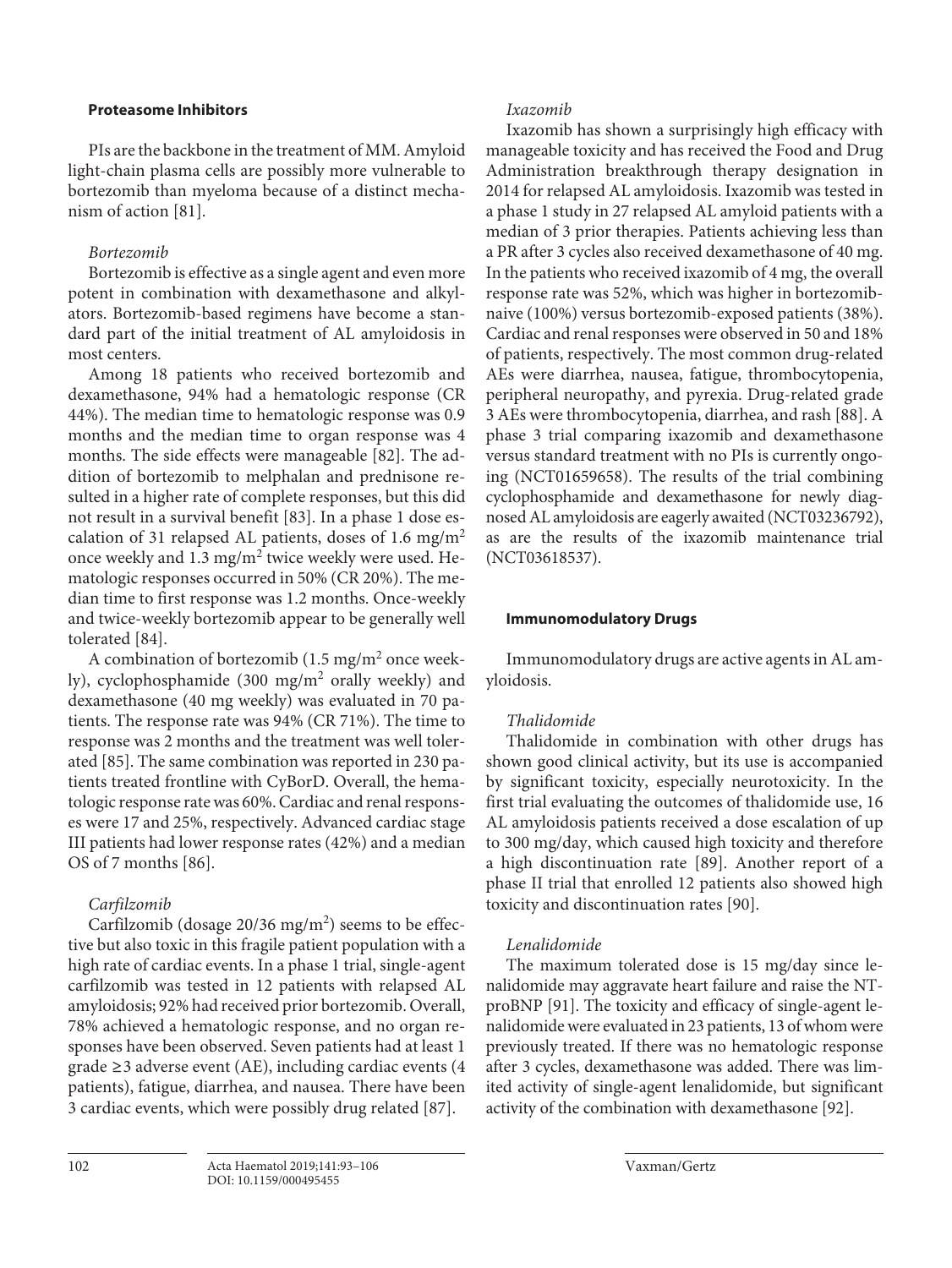The combination of melphalan and prednisone with lenalidomide (10 mg/day) was evaluated in 25 patients; 92% of the patients had cardiac involvement and 36% met the criteria for Mayo Clinic cardiac stage III disease. Ten patients died during the study, all within the first several months of treatment due to acute cardiac events. The overall hematological response was 58% and 1-year OS was 58% [\[9](#page-11-7)[3\]](#page-11-1). This regimen was toxic, ineffective, and did not alter survival outcomes for patients with high-risk cardiac disease.

# *Pomalidomide*

Pomalidomide has activity in patients with relapsed AL amyloidosis with deep responses (VGPR or better), seen in a third of the patients. In a phase 2 trial, the safety and efficacy of pomalidomide and dexamethasone was tested in 28 patients that were previously exposed to bortezomib, alkylators, and other immunomodulatory drugs. Fifteen patients experienced grade 3/4 AE, with the most common being fluid retention and infection. A hematologic response was observed in 68% of patients (VGPR or better in 29%). The median OS and PFS were 26 and 16 months, respectively. The median time to response was 1 month [[9](#page-11-7)[4](#page-11-2)].

## **Daratumumab**

Daratumumab showed rapid and impressive responses in a case series of 25 previously treated AL patients who received the drug for 12 months (at the same schedule usually used for MM). Patients had received a median of 3 prior lines of therapy. The overall hematologic response rate was 76% (CR 36%, VGPR 24%), and the median time to response was 1 month. Therapy was well tolerated, even among the 72% of patients with cardiac AL involvement. Grade 1–2 infusion-related reactions (IRRs) occurred in 15 patients, but no grade 3 or 4 reactions were observed, suggesting that IRRs were less common in AL amyloid patients [\[9](#page-11-7)[5\]](#page-11-3).

At the XVIth International Symposium on Amyloidosis in 2018, the results of a retrospective study of 41 relapsed or refractory AL amyloidosis patients receiving single agent daratumumab [[20](#page-11-8)] and daratumumab combination therapy [[2](#page-11-8)[1](#page-11-0)] were reported. After a median follow-up of 7.5 months, the hematologic response rate in 30 patients was 80%. A cardiac response was seen in 8 (33%) and renal response in 6 (32%) patients. The median PFS was 16.2 months and the median OS was not reached [\[9](#page-11-7)[6\]](#page-11-4).

# **Antibodies**

The discontinuation of the PRONTO trial was recently announced because the phase 2b study did not meet its endpoints. The phase 3 VITAL study was also discontinued based on a futility analysis. Several trials of antibodies use in AL amyloidosis are ongoing (NCT01777243, NCT02245867).

# **Venetoclax**

Since t(11;14) is the most common cytogenetic abnormality in AL amyloidosis, it is logical that venetoclax will be important in the therapy of AL amyloidosis. In a case report of a patient with AL amyloidosis with  $t(11;14)$  who plateaued at a partial response with CyBorD therapy, the addition of venetoclax to bortezomib resulted in a complete response. The duration of response was short, and the κ-FLC began increasing within 3 months of stopping treatment along with serum creatinine. The patient quickly responded to venetoclax upon reintroduction [[9](#page-11-7)[7](#page-11-5)]. A trial of venetoclax given at one of four escalating doses (100, 200, 400, or 800 mg/day) and dexamethasone is currently ongoing (NCT03000660).

## **Response Assessment**

The evaluation of treatment response is based upon criteria both for the evaluation of the hematological response (e.g., light-chain levels) and organ response. The response criteria used today were validated in 2012. There are four levels of hematological responses: no response; PR requires the reduction of dFLC of 50%; VGPR requires dFLC <40 mg/L, and a CR that is defined as a normal FLC ratio and negative serum and urine immunofixation [\[9](#page-11-7)[8](#page-11-6), [99\]](#page-11-7).

Regarding organ response, at least a 30% reduction of NT-proBNP (if baseline was ≥650 ng/L with an absolute level of at least 300 ng/L) from baseline defines a cardiac response. Renal response criteria required the reduction of proteinuria by ≥50% without an increase in serum creatinine of 25% over baseline. Liver response is defined as a 50% decrease in the abnormal alkaline phosphatase value and a decrease in liver size radiographically of at least 2 cm. Nerve improvement seen on electromyography is rare [\[9](#page-11-7)[8\]](#page-11-6). Currently, organ response criteria do not consider the depth of response.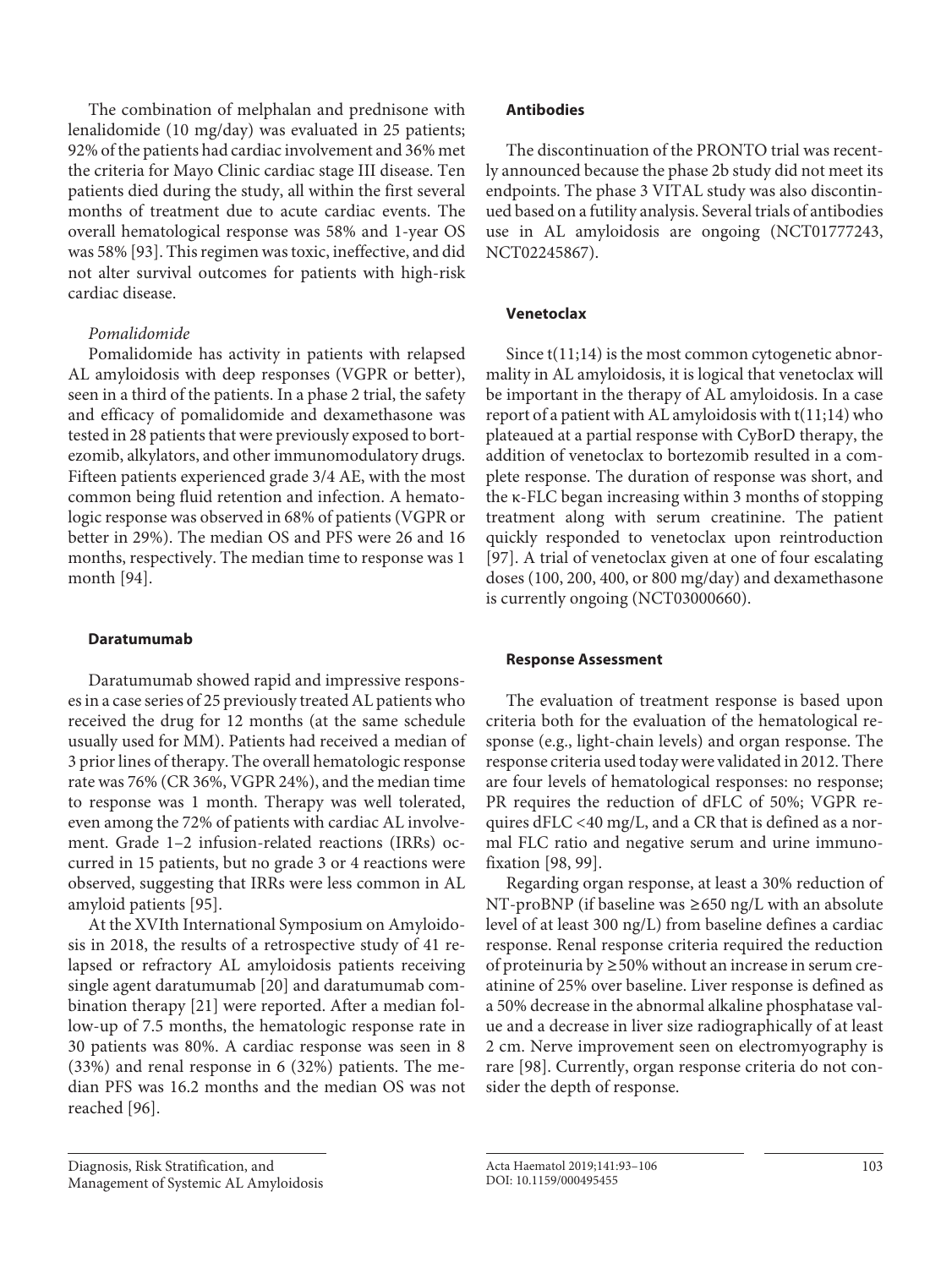#### **Conclusions**

The importance of early recognition of AL amyloidosis cannot be overestimated. When a diagnosis of AL amyloidosis is made before the development of irreversible organ damage, patients can achieve much better outcomes. Once the AL amyloidosis is confirmed, patients should be evaluated for ASCT or clinical trials. Treatment options for patients with AL amyloidosis have broadened and continue to evolve with the addition of new drugs. Daratumumab and venetoclax are new therapeutic strategies that require further investigation.

#### **Disclosure Statement**

Dr. Gertz reports personal fees from Ionis/Akcea, personal fees from Alnylam, personal fees from Prothena, personal fees from Celgene, personal fees from Janssen, grants and personal fees from Spectrum, personal fees from Annexon, personal fees from Appellis, personal fees from Amgen, personal fees from Medscape, personal fees from Physicians Education Resource, personal fees for the Data Safety Monitoring board from Abbvie, personal fees from Research to Practice, speaker fees from Teva, speaker fees from Johnson and Johnson, speaker fees from Medscape, speaker fees from DAVA oncology, roles on the Advisory Board for Pharmacyclics and Advisory Board for Proclara outside the submitted work, royalties from Springer Publishing, and Grant Funding from Amyloidosis Foundation and International Waldenstrom Foundation; NCI SPORE MM SPORE 5P50 CA186781-04.

#### **References**

- <span id="page-11-0"></span>[1](#page-0-0) Rajkumar SV, Gertz MA. Advances in the treatment of amyloidosis. [N Engl J Med.](https://www.karger.com/Article/FullText/495455?ref=1#ref1) 2007 Jun;356(23):2413–5.
- <span id="page-11-8"></span>[2](#page-0-0) Kumar S, Dispenzieri A, Lacy MQ, Hayman SR, Buadi FK, Colby C, et al. Revised prognostic staging system for light chain amyloidosis incorporating cardiac biomarkers and serum free light chain measurements. [J Clin Oncol](https://www.karger.com/Article/FullText/495455?ref=2#ref2). 2012 Mar;30(9):989–95.
- <span id="page-11-1"></span>[3](#page-0-0) Palladini G, Merlini G. What is new in diagnosis and management of light chain amyloidosis? [Blood.](https://www.karger.com/Article/FullText/495455?ref=3#ref3) 2016 Jul;128(2):159–68.
- <span id="page-11-2"></span>[4](#page-0-1) Bhat A, Selmi C, Naguwa SM, Cheema GS, Gershwin ME. Currents concepts on the immunopathology of amyloidosis. [Clin Rev Al](https://www.karger.com/Article/FullText/495455?ref=4#ref4)[lergy Immunol.](https://www.karger.com/Article/FullText/495455?ref=4#ref4) 2010 Apr;38(2-3):97–106.
- <span id="page-11-3"></span>[5](#page-0-2) Merlini G. AL amyloidosis: from molecular mechanisms to targeted therapies. [Hematol](https://www.karger.com/Article/FullText/495455?ref=5#ref5)[ogy](https://www.karger.com/Article/FullText/495455?ref=5#ref5). 2017;2017:1–12.
- <span id="page-11-4"></span>[6](#page-0-3) Kyle RA, Linos A, Beard CM, Linke RP, Gertz MA, O'Fallon WM, et al. Incidence and natural history of primary systemic amyloidosis in Olmsted County, Minnesota, 1950 through 1989. [Blood.](https://www.karger.com/Article/FullText/495455?ref=6#ref6) 1992 Apr;79(7):1817–22.
- <span id="page-11-5"></span>[7](#page-1-0) Quock TP, Yan T, Chang E, Guthrie S, Broder MS. Epidemiology of AL amyloidosis: a realworld study using US claims data. [Blood Adv](https://www.karger.com/Article/FullText/495455?ref=7#ref7). 2018 May;2(10):1046–53.
- <span id="page-11-6"></span>[8](#page-1-1) Wechalekar AD, Gillmore JD, Bird J, Cavenagh J, Hawkins S, Kazmi M, et al.; BCSH Committee. Guidelines on the management of AL amyloidosis. [Br J Haematol.](https://www.karger.com/Article/FullText/495455?ref=8#ref8) 2015 Jan; 168(2):186–206.
- <span id="page-11-7"></span>[9](#page-1-2) McCausland KL, White MK, Guthrie SD, Quock T, Finkel M, Lousada I, et al. Light Chain (AL) Amyloidosis: The Journey to Diagnosis. [Patient](https://www.karger.com/Article/FullText/495455?ref=9#ref9). 2018 Apr;11(2):207–16.
- [10](#page-1-3) Sher T, Hayman SR, Gertz MA. Treatment of primary systemic amyloidosis (AL): role of intensive and standard therapy [Erratum appears in Clin Adv Hematol Oncol. 2012 Nov; 10(11):766]. [Clin Adv Hematol Oncol.](https://www.karger.com/Article/FullText/495455?ref=10#ref10) 2012 Oct;10(10):644-51.
- [11](#page-1-3) Kyle RA, Gertz MA. Primary systemic amyloidosis: clinical and laboratory features in

474 cases. [Semin Hematol.](https://www.karger.com/Article/FullText/495455?ref=11#ref11) 1995 Jan;32(1): 45–59.

- [12](#page-1-3) Dubrey SW, Cha K, Anderson J, Chamarthi B, Reisinger J, Skinner M, et al. The clinical features of immunoglobulin light-chain (AL) amyloidosis with heart involvement. [QJM.](https://www.karger.com/Article/FullText/495455?ref=12#ref12) 1998 Feb;91(2):141–57.
- [13](#page-1-4) Matsuda M, Gono T, Morita H, Katoh N, Kodaira M, Ikeda S. Peripheral nerve involvement in primary systemic AL amyloidosis: a clinical and electrophysiological study. [Eur J](https://www.karger.com/Article/FullText/495455?ref=13#ref13) [Neurol.](https://www.karger.com/Article/FullText/495455?ref=13#ref13) 2011 Apr;18(4):604–10.
- [14](#page-1-5) Shimazaki C, Hata H, Iida S, Ueda M, Katoh N, Sekijima Y, et al. Nationwide Survey of 741 Patients with Systemic Amyloid Light-chain Amyloidosis in Japan. [Intern Med.](https://www.karger.com/Article/FullText/495455?ref=14#ref14) 2018 Jan; 57(2):181–7.
- [15](#page-2-0) Palladini G, Campana C, Klersy C, Balduini A, Vadacca G, Perfetti V, et al. Serum N-terminal pro-brain natriuretic peptide is a sensitive marker of myocardial dysfunction in AL amyloidosis. [Circulation](https://www.karger.com/Article/FullText/495455?ref=15#ref15). 2003 May;107(19):  $2440 - 5$ .
- [16](#page-2-1) Murtagh B, Hammill SC, Gertz MA, Kyle RA, Tajik AJ, Grogan M. Electrocardiographic findings in primary systemic amyloidosis and biopsy-proven cardiac involvement. [Am J](https://www.karger.com/Article/FullText/495455?ref=16#ref16) [Cardiol.](https://www.karger.com/Article/FullText/495455?ref=16#ref16) 2005 Feb;95(4):535–7.
- [17](#page-2-2) Bhatti S, Watts E, Syed F, Vallurupalli S, Pandey T, Jambekar K, et al. Clinical and prognostic utility of cardiovascular magnetic resonance imaging in myeloma patients with suspected cardiac amyloidosis. [Eur Heart J](https://www.karger.com/Article/FullText/495455?ref=17#ref17) [Cardiovasc Imaging](https://www.karger.com/Article/FullText/495455?ref=17#ref17). 2016 Sep;17(9):970–7.
- [18](#page-2-2) Vogelsberg H, Mahrholdt H, Deluigi CC, Yilmaz A, Kispert EM, Greulich S, et al. Cardiovascular magnetic resonance in clinically suspected cardiac amyloidosis: noninvasive imaging compared to endomyocardial biopsy. [J Am Coll Cardiol](https://www.karger.com/Article/FullText/495455?ref=18#ref18). 2008 Mar;51(10):1022–30.
- [19](#page-2-3) Papantoniou V, Valsamaki P, Kastritis S, Tsiouris S, Delichas Z, Papantoniou Y, et al. Imaging of cardiac amyloidosis by (99m) TcPYP scintigraphy. [Hell J Nucl Med.](https://www.karger.com/Article/FullText/495455?ref=19#ref19) 2015 Sep-Dec;18 Suppl 1:42–50.
- [20](#page-2-4) Harb SC, Haq M, Flood K, Guerrieri A, Passerell W, Jaber WA, et al. National patterns in imaging utilization for diagnosis of cardiac amyloidosis: A focus on Tc99m-pyrophosphate scintigraphy. [J Nucl Cardiol](https://www.karger.com/Article/FullText/495455?ref=20#ref20). 2017 Jun;24(3):1094–7.
- [21](#page-2-5) Franck C, Venerito M, Weigt J, Roessner A, Malfertheiner P. Recurrent diffuse gastric bleeding as a leading symptom of gastrointestinal AL amyloidosis. [Z Gastroenterol](https://www.karger.com/Article/FullText/495455?ref=21#ref21). 2017 Dec; 55(12): 1318-22.
- [22](#page-2-6) Hoscheit M, Kamal A, Cline M. Gastroparesis in a Patient with Gastric AL Amyloidosis. [Case](https://www.karger.com/Article/FullText/495455?ref=22#ref22)  [Rep Gastroenterol.](https://www.karger.com/Article/FullText/495455?ref=22#ref22) 2018 Jun;12(2):317–21.
- [23](#page-3-0) Mumford AD, O'Donnell J, Gillmore JD, Manning RA, Hawkins PN, Laffan M. Bleeding symptoms and coagulation abnormalities in 337 patients with AL-amyloidosis. [Br J](https://www.karger.com/Article/FullText/495455?ref=23#ref23)  [Haematol.](https://www.karger.com/Article/FullText/495455?ref=23#ref23) 2000 Aug;110(2):454–60.
- [24](#page-3-1) Yood RA, Skinner M, Rubinow A, Talarico L, Cohen AS. Bleeding manifestations in 100 patients with amyloidosis. [JAMA](https://www.karger.com/Article/FullText/495455?ref=24#ref24). 1983 Mar; 249(10):1322–4.
- [25](#page-3-2) Petruzziello F, Zeppa P, Catalano L, Cozzolino I, Gargiulo G, Musto P, et al. Amyloid in bone marrow smears of patients affected by multiple myeloma. [Ann Hematol](https://www.karger.com/Article/FullText/495455?ref=25#ref25). 2010 May; 89(5):469–74.
- [26](#page-3-3) Duston MA, Skinner M, Shirahama T, Cohen AS. Diagnosis of amyloidosis by abdominal fat aspiration. Analysis of four years' experience. [Am J Med.](https://www.karger.com/Article/FullText/495455?ref=26#ref26) 1987 Mar;82(3):412–4.
- [27](#page-3-4) Garcia Y, Collins AB, Stone JR. Abdominal fat pad excisional biopsy for the diagnosis and typing of systemic amyloidosis. [Hum Pathol.](https://www.karger.com/Article/FullText/495455?ref=27#ref27) 2018 Feb;72:71–9.
- [28](#page-3-5) Fernández de Larrea C, Verga L, Morbini P, Klersy C, Lavatelli F, Foli A, et al. A practical approach to the diagnosis of systemic amyloidoses. [Blood.](https://www.karger.com/Article/FullText/495455?ref=28#ref28) 2015 Apr;125(14):2239–44.
- [29](#page-3-6) Suzuki T, Kusumoto S, Yamashita T, Masuda A, Kinoshita S, Yoshida T, et al. Labial salivary gland biopsy for diagnosing immunoglobulin light chain amyloidosis: a retrospective analysis. [Ann Hematol.](https://www.karger.com/Article/FullText/495455?ref=29#ref29) 2016 Jan;95(2):279–85.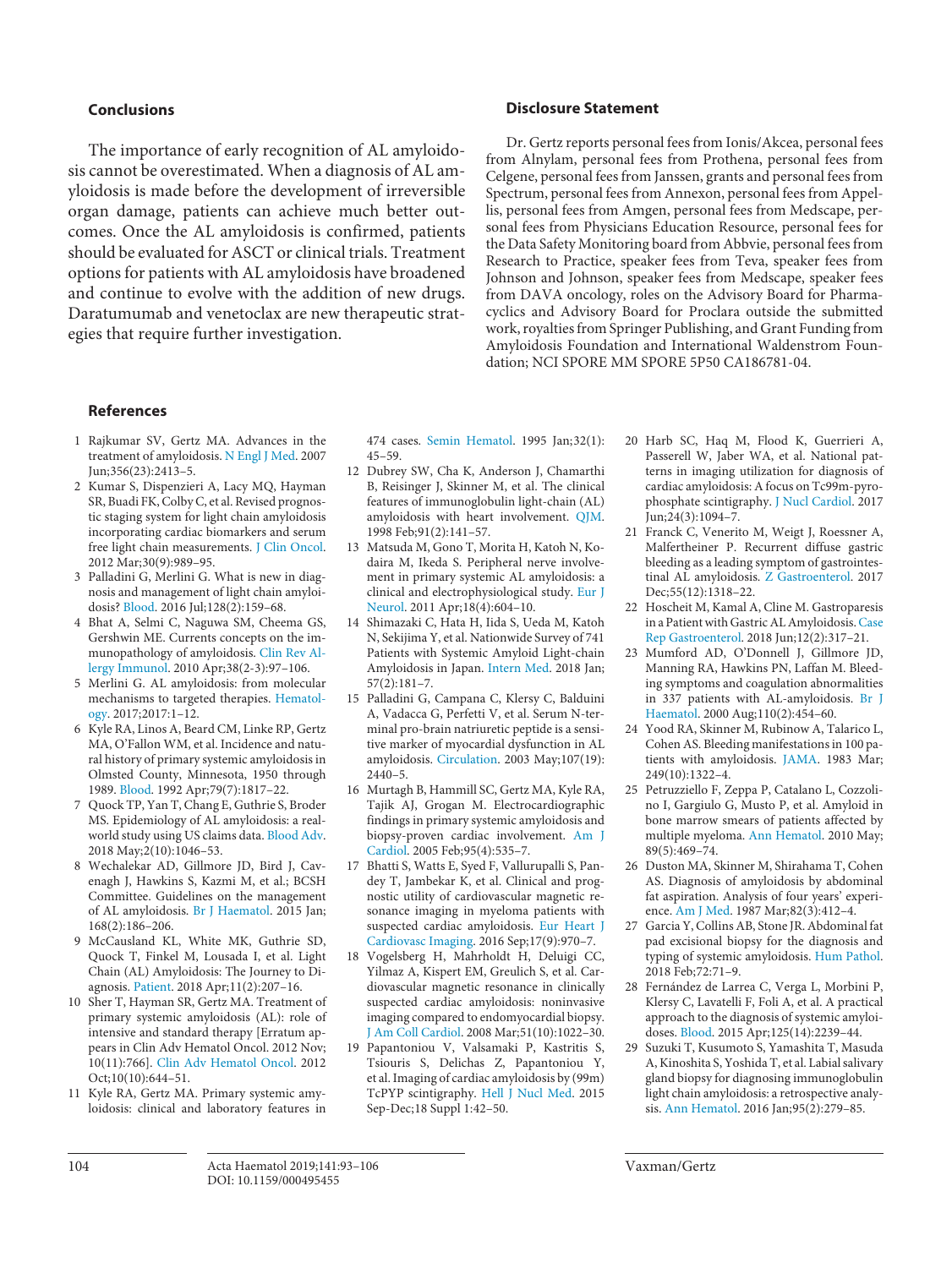- [30](#page-3-7) Vrana JA, Gamez JD, Madden BJ, Theis JD, Bergen HR 3rd, Dogan A. Classification of amyloidosis by laser microdissection and mass spectrometry-based proteomic analysis in clinical biopsy specimens. [Blood.](https://www.karger.com/Article/FullText/495455?ref=30#ref30) 2009 Dec; 114(24):4957–9.
- [31](#page-3-8) Schönland SO, Hegenbart U, Bochtler T, Mangatter A, Hansberg M, Ho AD, et al. Immunohistochemistry in the classification of systemic forms of amyloidosis: a systematic investigation of 117 patients. [Blood.](https://www.karger.com/Article/FullText/495455?ref=31#ref31) 2012 Jan; 119(2):488–93.
- [32](#page-5-0) Hawkins PN, Lavender JP, Pepys MB. Evaluation of systemic amyloidosis by scintigraphy with 123I-labeled serum amyloid P component. [N Engl J Med.](https://www.karger.com/Article/FullText/495455?ref=32#ref32) 1990 Aug;323(8):508–13.
- [33](#page-5-1) Rajkumar SV, Dimopoulos MA, Palumbo A, Blade J, Merlini G, Mateos MV, et al. International Myeloma Working Group updated criteria for the diagnosis of multiple myeloma. [Lancet Oncol.](https://www.karger.com/Article/FullText/495455?ref=33#ref33) 2014 Nov;15(12):e538–48.
- [34](#page-5-2) Biewend ML, Menke DM, Calamia KT. The spectrum of localized amyloidosis: a case series of 20 patients and review of the literature. [Amyloid](https://www.karger.com/Article/FullText/495455?ref=34#ref34). 2006 Sep;13(3):135–42.
- [35](#page-5-3) Weidner T, Illing T, Elsner P. Primary Localized Cutaneous Amyloidosis: A Systematic Treatment Review. [Am J Clin Dermatol.](https://www.karger.com/Article/FullText/495455?ref=35#ref35) 2017 Oct;18(5):629–42.
- [36](#page-5-4) Gallivan GJ, Gallivan HK. Laryngeal amyloidosis causing hoarseness and airway obstruction. [J Voice](https://www.karger.com/Article/FullText/495455?ref=36#ref36). 2010;24(2):235–9.
- [37](#page-5-5) Paccalin M, Hachulla E, Cazalet C, Tricot L, Carreiro M, Rubi M, et al. Localized amyloidosis: a survey of 35 French cases. [Amyloid](https://www.karger.com/Article/FullText/495455?ref=37#ref37). 2005 Dec;12(4):239–45.
- [38](#page-5-6) Ogasawara N, Kitagawa W, Obayashi K, Itoh Y, Noda H, Funaki Y, et al. Solitary amyloidosis of the sigmoid colon featuring submucosal tumor caused hematochezia. [Intern Med](https://www.karger.com/Article/FullText/495455?ref=38#ref38). 2013;52(22):2523–7.
- [39](#page-5-7) Kourelis TV, Kyle RA, Dingli D, Buadi FK, Kumar SK, Gertz MA, et al. Presentation and Outcomes of Localized Immunoglobulin Light Chain Amyloidosis: The Mayo Clinic Experience. [Mayo Clin Proc.](https://www.karger.com/Article/FullText/495455?ref=39#ref39) 2017 Jun;92(6): 908–17.
- Javed A, Canales BK, Maclennan GT. Bladder amyloidosis. [J Urol.](https://www.karger.com/Article/FullText/495455?ref=40#ref40) 2010 Jun;183(6):2388–9.
- [41](#page-5-9) Mahmood S, Bridoux F, Venner CP, Sachchithanantham S, Gilbertson JA, Rowczenio D, et al. Natural history and outcomes in localised immunoglobulin light-chain amyloidosis: a long-term observational study. [Lancet](https://www.karger.com/Article/FullText/495455?ref=41#ref41) [Haematol.](https://www.karger.com/Article/FullText/495455?ref=41#ref41) 2015 Jun;2(6):e241–50.
- [42](#page-5-10) Bochtler T, Hegenbart U, Cremer FW, Heiss C, Benner A, Hose D, et al. Evaluation of the cytogenetic aberration pattern in amyloid light chain amyloidosis as compared with monoclonal gammopathy of undetermined significance reveals common pathways of karyotypic instability. [Blood](https://www.karger.com/Article/FullText/495455?ref=42#ref42). 2008 May; 111(9):4700–5.
- [43](#page-5-11) Muchtar E, Dispenzieri A, Kumar SK, Ketterling RP, Dingli D, Lacy MQ, et al. Interphase fluorescence in situ hybridization in untreated AL amyloidosis has an independent prog-

nostic impact by abnormality type and treatment category. [Leukemia](https://www.karger.com/Article/FullText/495455?ref=43#ref43). 2017 Jul;31(7): 1562–9.

- [44](#page-5-12) Bochtler T, Hegenbart U, Kunz C, Granzow M, Benner A, Seckinger A, et al. Translocation t(11;14) is associated with adverse outcome in patients with newly diagnosed AL amyloidosis when treated with bortezomibbased regimens. [J Clin Oncol.](https://www.karger.com/Article/FullText/495455?ref=44#ref44) 2015 Apr; 33(12):1371–8.
- [45](#page-5-13) Bochtler T, Hegenbart U, Kunz C, Benner A, Kimmich C, Seckinger A, et al. Prognostic impact of cytogenetic aberrations in AL amyloidosis patients after high-dose melphalan: a long-term follow-up study. [Blood.](https://www.karger.com/Article/FullText/495455?ref=45#ref45) 2016 Jul; 128(4):594–602.
- [46](#page-6-0) Wong SW, Hegenbart U, Palladini G, Shah GL, Landau HJ, Warner M, et al. Outcome of Patients With Newly Diagnosed Systemic Light-Chain Amyloidosis Associated With Deletion of 17p. [Clin Lymphoma Myeloma](https://www.karger.com/Article/FullText/495455?ref=46#ref46) [Leuk](https://www.karger.com/Article/FullText/495455?ref=46#ref46). 2018 Nov;18(11):e493–9.
- [47](#page-6-1) Dispenzieri A, Gertz MA, Kyle RA, Lacy MQ, Burritt MF, Therneau TM, et al. Prognostication of survival using cardiac troponins and N-terminal pro-brain natriuretic peptide in patients with primary systemic amyloidosis undergoing peripheral blood stem cell transplantation. [Blood](https://www.karger.com/Article/FullText/495455?ref=47#ref47). 2004 Sep;104(6):1881–7.
- [48](#page-6-2) Palladini G, Barassi A, Klersy C, Pacciolla R, Milani P, Sarais G, et al. The combination of high-sensitivity cardiac troponin T (hs-cTnT) at presentation and changes in N-terminal natriuretic peptide type B (NT-proBNP) after chemotherapy best predicts survival in AL amyloidosis. [Blood.](https://www.karger.com/Article/FullText/495455?ref=48#ref48) 2010 Nov;116(18):3426– 30.
- [49](#page-6-3) Gertz M, Lacy M, Dispenzieri A, Hayman S, Kumar S, Buadi F, et al. Troponin T level as an exclusion criterion for stem cell transplantation in light-chain amyloidosis. [Leuk Lym](https://www.karger.com/Article/FullText/495455?ref=49#ref49)[phoma.](https://www.karger.com/Article/FullText/495455?ref=49#ref49) 2008 Jan;49(1):36–41.
- [50](#page-6-4) http://msmart.org/amyloid.pdf [
- [51](#page-6-5) Kourelis TV, Kumar SK, Gertz MA, Lacy MQ, Buadi FK, Hayman SR, et al. Coexistent multiple myeloma or increased bone marrow plasma cells define equally high-risk populations in patients with immunoglobulin light chain amyloidosis. [J Clin Oncol](https://www.karger.com/Article/FullText/495455?ref=51#ref51). 2013 Dec; 31(34):4319–24.
- [52](#page-6-6) Kumar S, Dispenzieri A, Katzmann JA, Larson DR, Colby CL, Lacy MQ, et al. Serum immunoglobulin free light-chain measurement in primary amyloidosis: prognostic value and correlations with clinical features. [Blood.](https://www.karger.com/Article/FullText/495455?ref=52#ref52) 2010 Dec;116(24):5126–9.
- [53](#page-6-7) Sachchithanantham S, Berlanga O, Alvi A, Mahmood SA, Lachmann HJ, Gillmore JD, et al. Immunoparesis defined by heavy+light chain suppression is a novel marker of longterm outcomes in cardiac AL amyloidosis. [Br](https://www.karger.com/Article/FullText/495455?ref=53#ref53) [J Haematol.](https://www.karger.com/Article/FullText/495455?ref=53#ref53) 2017 Nov;179(4):575–85.
- [54](#page-6-8) Muchtar E, Dispenzieri A, Kumar SK, Buadi FK, Lacy MQ, Zeldenrust S, et al. Immunoparesis in newly diagnosed AL amyloidosis is a marker for response and survival. [Leukemia.](https://www.karger.com/Article/FullText/495455?ref=54#ref54) 2017 Jan;31(1):92–9.
- [55](#page-6-9) Rubinstein S, Cornell RF, Du L, Concepcion B, Goodman S, Harrell S, et al. Novel pathologic scoring tools predict end-stage kidney disease in light chain (AL) amyloidosis. [Amy](https://www.karger.com/Article/FullText/495455?ref=55#ref55)[loid.](https://www.karger.com/Article/FullText/495455?ref=55#ref55) 2017 Sep;24(3):205–11.
- [56](#page-6-10) Muchtar E, Dispenzieri A, Leung N, Lacy MQ, Buadi FK, Dingli D, et al. Depth of organ response in AL amyloidosis is associated with improved survival: grading the organ response criteria. [Leukemia.](https://www.karger.com/Article/FullText/495455?ref=56#ref56) 2018 Oct;32(10):2240–9.
- [57](#page-7-0) Rubinow A, Skinner M, Cohen AS. Digoxin sensitivity in amyloid cardiomyopathy. [Cir](https://www.karger.com/Article/FullText/495455?ref=57#ref57)[culation.](https://www.karger.com/Article/FullText/495455?ref=57#ref57) 1981 Jun;63(6):1285–8.
- [58](#page-7-1) Lin G, Dispenzieri A, Kyle R, Grogan M, Brady PA. Implantable cardioverter defibrillators in patients with cardiac amyloidosis. [J](https://www.karger.com/Article/FullText/495455?ref=58#ref58)  [Cardiovasc Electrophysiol.](https://www.karger.com/Article/FullText/495455?ref=58#ref58) 2013 Jul;24(7): 793–8.
- [59](#page-7-2) Sayed RH, Rogers D, Khan F, Wechalekar AD, Lachmann HJ, Fontana M, et al. A study of implanted cardiac rhythm recorders in advanced cardiac AL amyloidosis. [Eur Heart J.](https://www.karger.com/Article/FullText/495455?ref=59#ref59) 2015 May;36(18):1098–105.
- [60](#page-7-3) Scully MS, Wessman DE, McKee JM, Francisco GM, Nayak KR, Kobashigawa JA. Total Artificial Heart Implantation as a Bridge to Heart Transplantation in an Active Duty Service Member With Amyloid Cardiomyopathy. [Mil Med](https://www.karger.com/Article/FullText/495455?ref=60#ref60). 2017 Mar;182(3):e1858–60.
- [61](#page-7-3) Sattianayagam PT, Gibbs SD, Pinney JH, Wechalekar AD, Lachmann HJ, Whelan CJ, et al. Solid organ transplantation in AL amyloidosis. [Am J Transplant.](https://www.karger.com/Article/FullText/495455?ref=61#ref61) 2010 Sep;10(9): 2124–31.
- [62](#page-7-4) Gillmore JD, Goodman HJ, Lachmann HJ, Offer M, Wechalekar AD, Joshi J, et al. Sequential heart and autologous stem cell transplantation for systemic AL amyloidosis. [Blood.](https://www.karger.com/Article/FullText/495455?ref=62#ref62) 2006 Feb;107(3):1227–9.
- [63](#page-7-5) Lacy MQ, Dispenzieri A, Hayman SR, Kumar S, Kyle RA, Rajkumar SV, et al. Autologous stem cell transplant after heart transplant for light chain (AL) amyloid cardiomyopathy. [J](https://www.karger.com/Article/FullText/495455?ref=63#ref63)  [Heart Lung Transplant](https://www.karger.com/Article/FullText/495455?ref=63#ref63). 2008;27(8):823–9.
- [64](#page-7-6) Bansal T, Garg A, Snowden JA, McKane W. Defining the role of renal transplantation in the modern management of multiple myeloma and other plasma cell dyscrasias. [Nephron](https://www.karger.com/Article/FullText/495455?ref=64#ref64)  [Clin Pract](https://www.karger.com/Article/FullText/495455?ref=64#ref64). 2012;120(4):c228–35.
- [65](#page-7-7) Caccialanza R, Palladini G, Klersy C, Cereda E, Bonardi C, Cameletti B, et al. Malnutrition at diagnosis predicts mortality in patients with systemic immunoglobulin light-chain amyloidosis independently of cardiac stage and response to treatment. [JPEN J Parenter](https://www.karger.com/Article/FullText/495455?ref=65#ref65)  [Enteral Nutr.](https://www.karger.com/Article/FullText/495455?ref=65#ref65) 2014 Sep;38(7):891–4.
- [66](#page-8-0) Skinner M, Anderson J, Simms R, Falk R, Wang M, Libbey C, et al. Treatment of 100 patients with primary amyloidosis: a randomized trial of melphalan, prednisone, and colchicine versus colchicine only. [Am J Med.](https://www.karger.com/Article/FullText/495455?ref=66#ref66) 1996 Mar;100(3):290–8.
- [67](#page-8-1) Palladini G, Russo P, Nuvolone M, Lavatelli F, Perfetti V, Obici L, et al. Treatment with oral melphalan plus dexamethasone produces long-term remissions in AL amyloidosis. [Blood.](https://www.karger.com/Article/FullText/495455?ref=67#ref67) 2007 Jul;110(2):787–8.